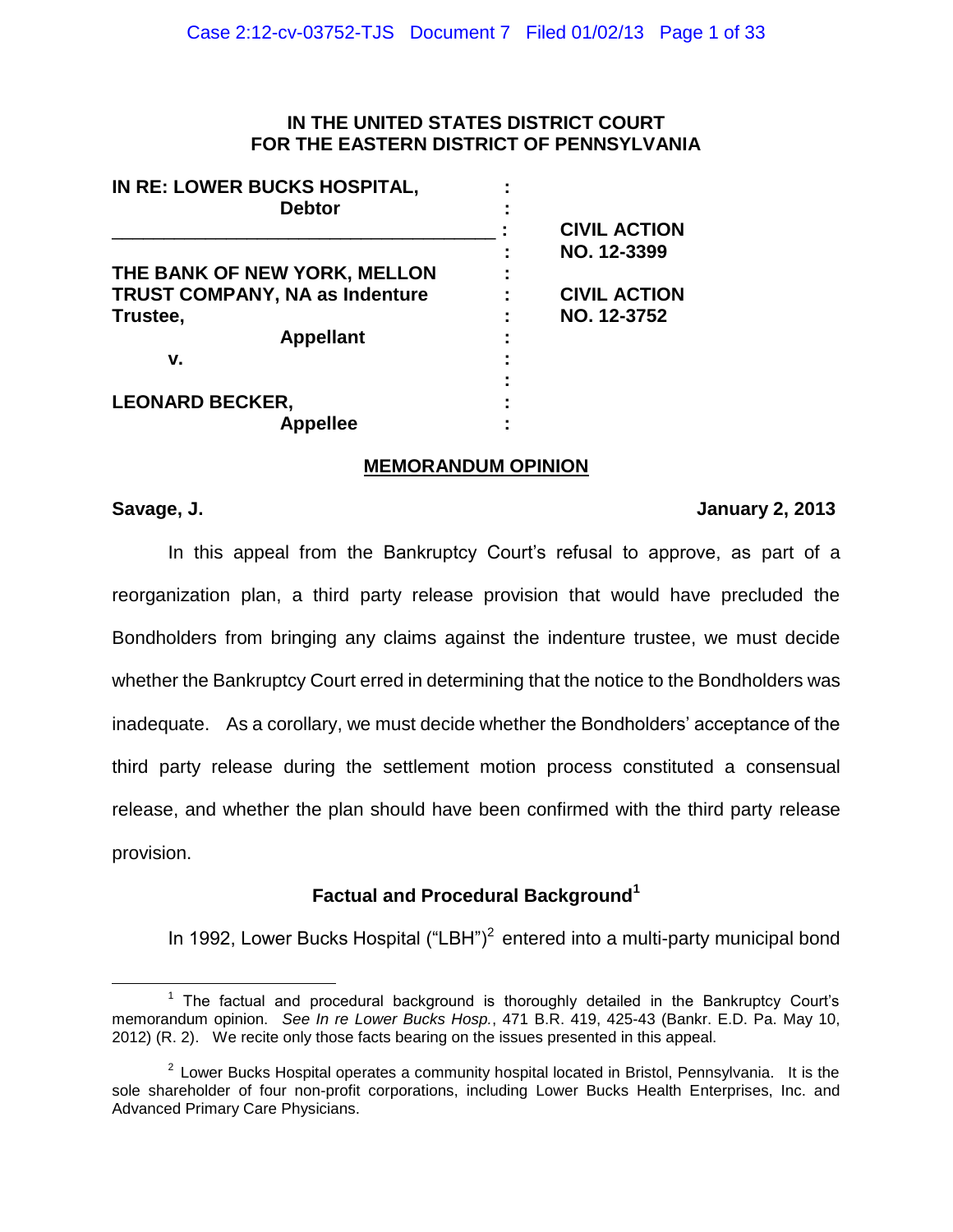# Case 2:12-cv-03752-TJS Document 7 Filed 01/02/13 Page 2 of 33

financing transaction to refinance some of its outstanding debt obligations and to finance capital improvement projects. The Borough of Langhorne Manor Higher Education and Health Authority (the "Authority") issued the bonds and loaned the bond proceeds to LBH. In the Loan and Security Agreement, LBH granted broad indemnification rights to the Authority which, in turn, assigned most of its rights to the original indenture trustee, Continental Bank. $3$  The Bank of New York, Mellon Trust Company ("BNYM") is the successor to Continental Bank.

Two agreements from the bond financing transaction are relevant. In the Loan and Security Agreement, which governs the relationship between LBH and the Authority, LBH agreed to indemnify the Authority against "any and all claims" arising out of the financing transaction. $4$  The scope of the indemnity is broad and requires LBH to assume and pay for the defense of any claim against the Authority. It excludes only claims for "malfeasance or nonfeasance in office, bad faith, gross negligence, wilful misconduct, fraud or deceit."<sup>5</sup> In another section of the Loan and Security Agreement, LBH agreed to indemnify the Trustee, now BNYM as successor to Continental Bank, against "any liabilities" arising out of its powers and duties. $^6$  Excluded are liabilities caused by the

 $3$  Section 101(28) of the Bankruptcy Code defines "indenture" as a "mortgage, deed of trust, or indenture, under which there is outstanding a security . . . constituting a claim against the debtor, a claim secured by a lien on any of the debtor's property, or an equity security of the debtor." 11 U.S.C. § 101(28). The Bankruptcy Court determined that although the indenture trustee's duties are not the same as those of a traditional trustee, BNYM was responsible for exercising its rights and powers under the Indenture for the benefit of the Bondholders. *In re Lower Bucks Hosp.*, 471 B.R. at 452-53.

 $4$  Loan and Security Agreement, § 11.4(b) at 52 (R. 132).

<sup>5</sup> *Id.*

 $6$  Loan and Security Agreement, § 11.4(e) at 54.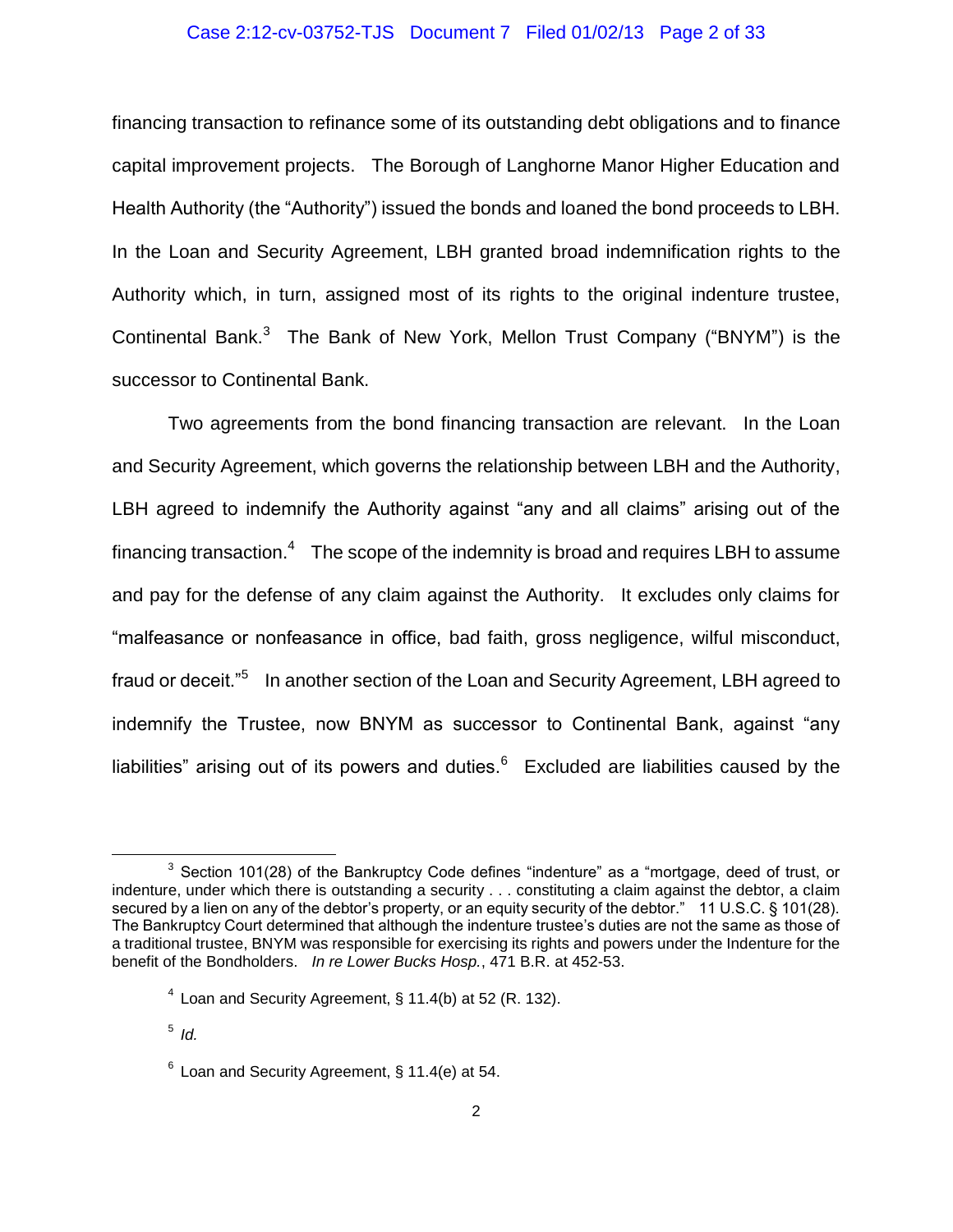Trustee's "gross negligence, or wilful misconduct."<sup>7</sup>

The Trust Indenture, which defines the respective rights and obligations of the Authority and the Indenture Trustee, originally Continental Bank and later BNYM, limits the Trust Indenture's liability to the Bondholders to conduct that is willful or negligent.<sup>8</sup>

On January 13, 2010, LBH filed a voluntary petition for relief under Chapter 11 of the Bankruptcy Code.<sup>9</sup> At that time, LBH owed approximately \$26 million to the Bondholders in outstanding principal, plus accrued interest.

On April 30, 2010, LBH commenced an adversary proceeding against BNYM, contending that the security interest created by the Loan and Security Agreement was not perfected at the time of LBH's bankruptcy because BNYM and its predecessors had failed to file valid UCC-1 financing statements after LBH changed its name in 1997 and 2006.<sup>10</sup> BNYM filed the financing statements properly identifying the debtor on October 16, 2009, more than three years after the second name change. LBH contended that because BNYM perfected its security interest within ninety days of LBH's filing its Chapter 11 petition, any lien created by BNYM was avoidable under the Bankruptcy Code. Thus, if LBH prevailed in the adversary proceeding, the Bondholders would lose their secured creditor status under 11 U.S.C. § 547(b).

7 *Id.*

 $\overline{a}$ 

 $8$  Trust Indenture, § 11.03 at 62 (R. 131).

 $9$  Unless otherwise indicated, all chapter, section and rule references are to the Bankruptcy Code, 11 U.S.C. §§ 101-1532, and to the Federal Rules of Bankruptcy Procedure, Rules 1001-9037.

 $10$  In 1997, LBH changed its name to "Temple Lower Bucks Hospital." On May 12, 2006, LBH changed its name back to "Lower Bucks Hospital."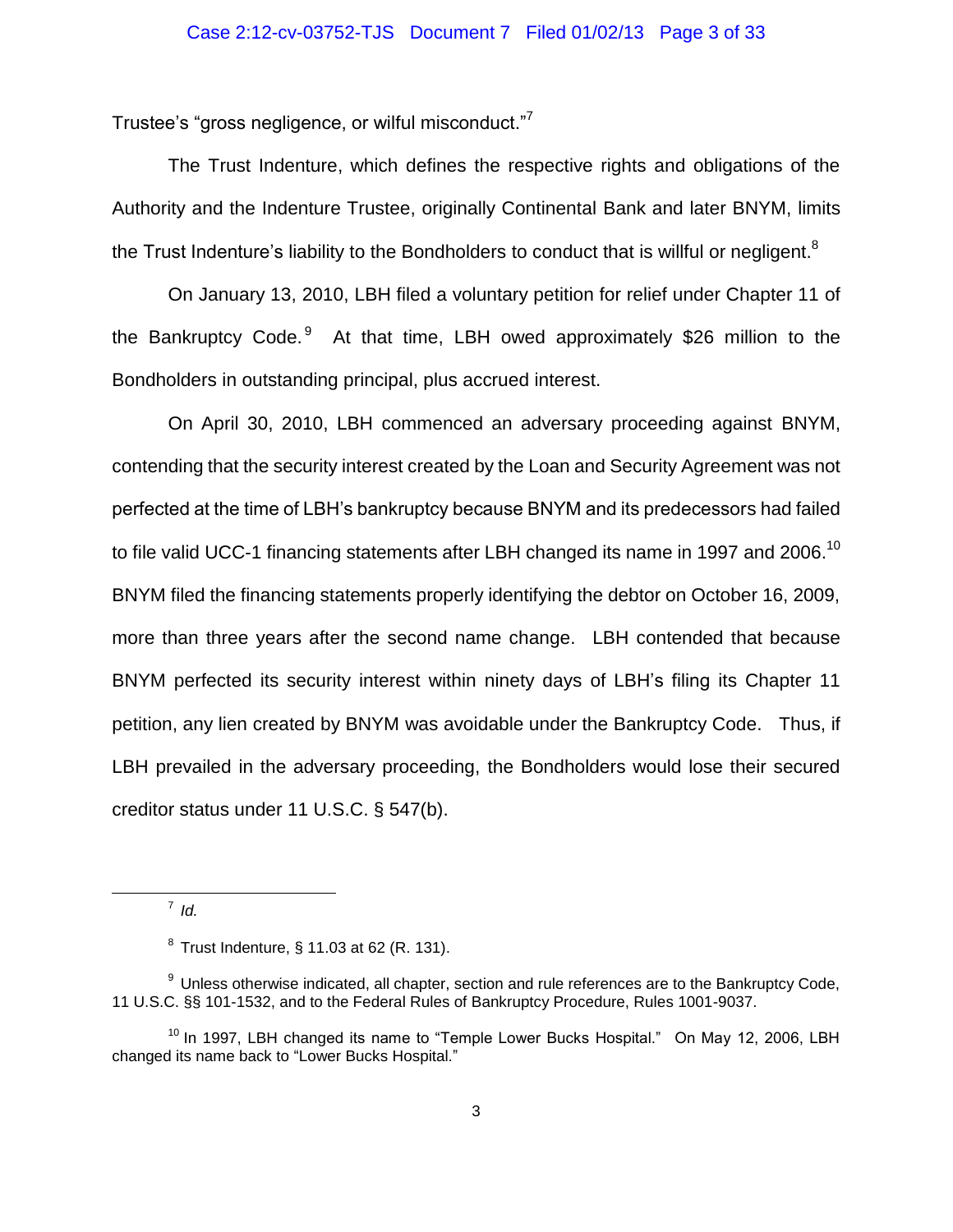#### Case 2:12-cv-03752-TJS Document 7 Filed 01/02/13 Page 4 of 33

On August 12, 2011, after more than a year of litigation, BNYM and LBH reached a settlement of the adversary proceeding. The settlement stipulation provided that in return for deeming the Bondholders secured creditors, the debt owing them would be reduced from \$26 million to \$8.15 million. As part of the settlement, LBH and BNYM gave mutual releases and agreed to dismiss the adversary proceeding as of the effective date of the reorganization plan.<sup>11</sup> The settlement stipulation also contained a provision that purported to release BNYM from "any and all claims and causes of action arising under or in any manner related to the Bond Documents . . . by any and all parties, including without limitation all Bondholders  $\dots$ ."<sup>12</sup> This provision is central to the dispute in this appeal.

On September 14, 2011, the Bankruptcy Court held a hearing to consider approval of the settlement. During the hearing, the Court specifically noted that it did not view the settlement as having any preclusive effect on suits by the Bondholders against BNYM for

<sup>11</sup> *In re Lower Bucks Hosp.*, 471 B.R. at 429-30.

<sup>12</sup> *In re Lower Bucks Hosp.*, 471 B.R. at 430 (referring to paragraph 8(a)(ii)(B) of the settlement stipulation). The third party release provision reads as follows:

**Release - Bond Documents**. In furtherance, and not in limitation of, the various releases and discharge provisions contained in the Plan, the occurrence of the Effective Date shall constitute a release of any and all claims and causes of action arising under or in any manner related to the Bond Documents against the Debtors, each of the Debtors' estates, and the Bond Trustee by any and all parties, including without limitation all Bondholders, to the extent permitted by applicable law. The Debtors intend to present the Bankruptcy Court with a proposed form of Confirmation Order that provides that all claims and causes of action of Bondholders against the Bond Trustee arising under or in any manner related to the Bond Documents are released and discharged.

First Amended Joint Chapter 11 Plan of Reorganization of Lower Bucks Hospital, Lower Bucks Hospital Enterprises, Inc. and Advanced Primary Care Physicians at 47, *In re Lower Bucks Hosp.*, Bankr. E.D. Pa. No. 10-10239 ("Bankr. Docket") (Doc. No. 1309) (R. 20).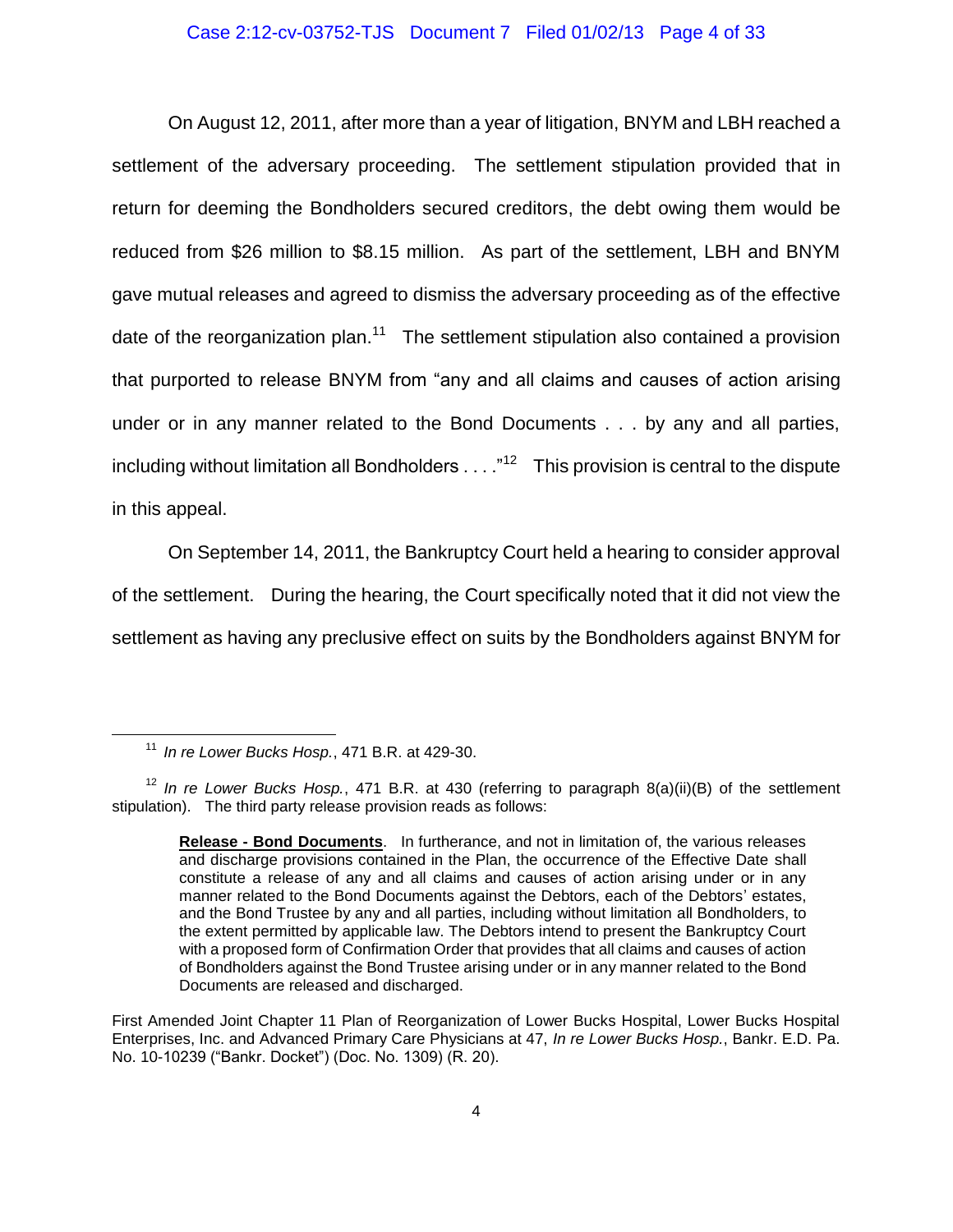# Case 2:12-cv-03752-TJS Document 7 Filed 01/02/13 Page 5 of 33

actions outside the Bankruptcy Court.<sup>13</sup> Nonetheless, that day, the Court entered the parties' proposed order, including the provision releasing all claims against BNYM.<sup>14</sup>

Neither LBH nor BNYM brought to Bankruptcy Judge Eric Frank's attention the third party release provision and its significance at the September 14, 2011 hearing.<sup>15</sup> LBH's counsel did not mention the third party release.<sup>16</sup> When Judge Frank voiced concerns about making findings concerning BNYM and its relationship to the Bondholders, LBH's counsel deferred to BNYM's attorney, who mentioned the third party release in passing.<sup>17</sup> The attorneys did not advise Judge Frank that among the claims to be settled were the Bondholders' claims against BNYM.<sup>18</sup> Only when Becker, who held \$90,000 of the bonds at issue, moved for reconsideration and objected to confirmation of the plan did Judge Frank become aware of the significance of the third party release.

On September 27, 2011, LBH filed a proposed plan of reorganization and a

<sup>15</sup> *In re Lower Bucks Hosp.*, 471 B.R. at 432-33.

<sup>16</sup> *Id*. at 432.

 $\overline{a}$ 

<sup>17</sup> Hr'g Tr. 8:23-9:4 (Sept. 14, 2011); *In re Lower Bucks* Hosp. 471 B.R. at 432-33.

<sup>18</sup> Judge Frank's words best describe his discontent:

In retrospect, what is perhaps most disappointing is that in a hearing filled with opportunities for counsel to reveal the existence of the Third Party Release–a provision that BNYM now contends was a critical part of the global settlement and that the Debtors acknowledge was the product of intense negotiation–at no point did any attorney disclose candidly that the true purpose of the Proposed Findings had nothing to do with collateral estoppel or with providing some vague "comfort" to the Indenture Trustee, but rather, that the findings were requested to provide a foundation for approval of the Third Party Release. Whether purposeful or not, counsel's conduct served to conceal this material issue from the court.

*In re Lower Bucks Hosp.*, 471 B.R. at 435-36.

<sup>13</sup> Hr'g Tr. 38:1-39:12 (Sept. 14, 2011) (R. 89); *see also In re Lower Bucks Hosp.*, 471 B.R. at 435.

 $14$  Order, Bankr. Docket (Doc. No. 1320) (Sept. 14, 2011) (R. 141). The order was entered on September 15, 2011. BNYM refers to this order as the September 15, 2011 Order. Br. of Appellant at 18 (Doc. No. 26).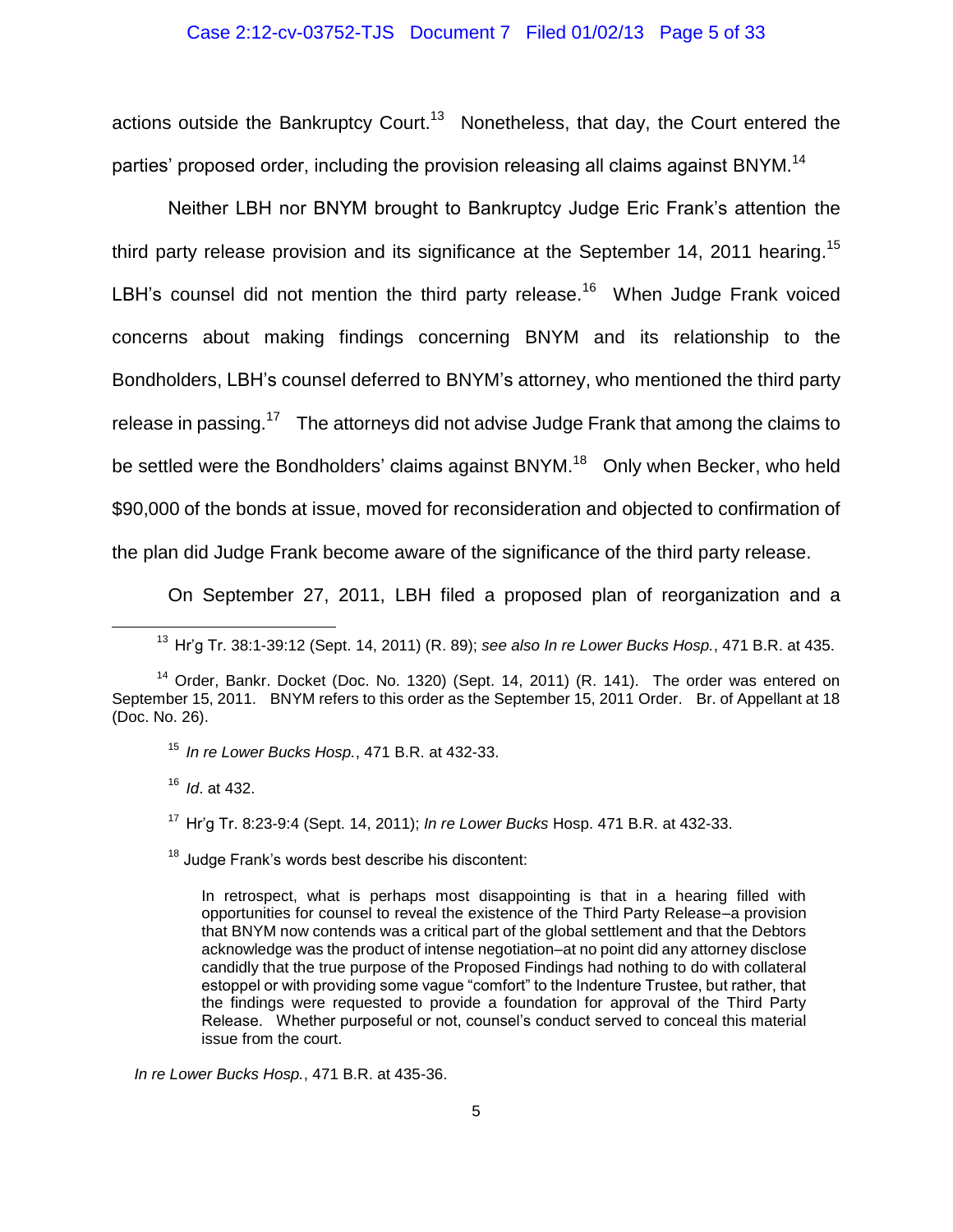#### Case 2:12-cv-03752-TJS Document 7 Filed 01/02/13 Page 6 of 33

disclosure statement. The relevant third party release provision was embedded in both of these documents – page forty-two of the single-spaced forty-seven page proposed plan, and page fifty-five of the single-spaced sixty-two page disclosure statement.<sup>19</sup> After Judge Frank approved the disclosure statement the next day, BNYM sent a notice to the Bondholders reporting that the disclosure statement had been approved by the Court. In October 2011, ninety-five Bondholders holding approximately \$13.5 million of the bonds at issue, voted on the proposed plan. Of those, ninety Bondholders, holding less than half the value of all outstanding bonds at issue, voted to accept the plan. Five Bondholders, including Becker, who held \$90,000 of the bonds at issue, voted to reject it.

On October 14, 2011, Becker filed a class action in the United States District Court for the Eastern District of Pennsylvania against BNYM and its predecessor, JP Morgan Trust Co., asserting claims for negligence, and breaches of fiduciary and contractual duties for failing to perfect a security interest in the collateral backing the bonds.<sup>20</sup> On November 10, 2011, in the Bankruptcy Court, Becker filed an objection to LBH's proposed plan on the ground that the third party release was "an impermissible, non-crucial, non-debtor third party release[]."<sup>21</sup> He also asserted that the accompanying

<sup>19</sup> Bankr. Docket (Doc. Nos. 1207, 1208) (R. 11-12).

<sup>20</sup> *Becker v. Bank of New York, Mellon Trust Co.*, No. 11-CV-6460 (E.D. Pa. 2011). On October 31, 2012, BNYM's motion to dismiss was granted as to the negligence claim. *Id.* (Doc. No. 39). BNYM's motion to dismiss the breach of fiduciary duty and contract claims were denied. *Id.* In its motion, BNYM argued that the settlement between LBH and BNYM precluded the Bondholders' claims in the class action. *Id*. at 12-13. The court found these arguments "disingenuous and logically troubling" because the adversary proceeding involved different parties and did not arise from the same cause of action. *Id*. at 13. Specifically, in the adversary proceeding, LBH sought a declaration that BNYM's lien had not been perfected. In the class action, the Bondholders sued BNYM for failing to properly secure the bonds, resulting in a \$17 million reduction of the Bondholders' claims. *Id*.

<sup>&</sup>lt;sup>21</sup> Objections of Leonard Becker to the Confirmation of the Debtors' First Amended Joint Chapter 11 Plan of Reorganization at 1, Bankr. Docket (Doc. No. 1443) (R. 35).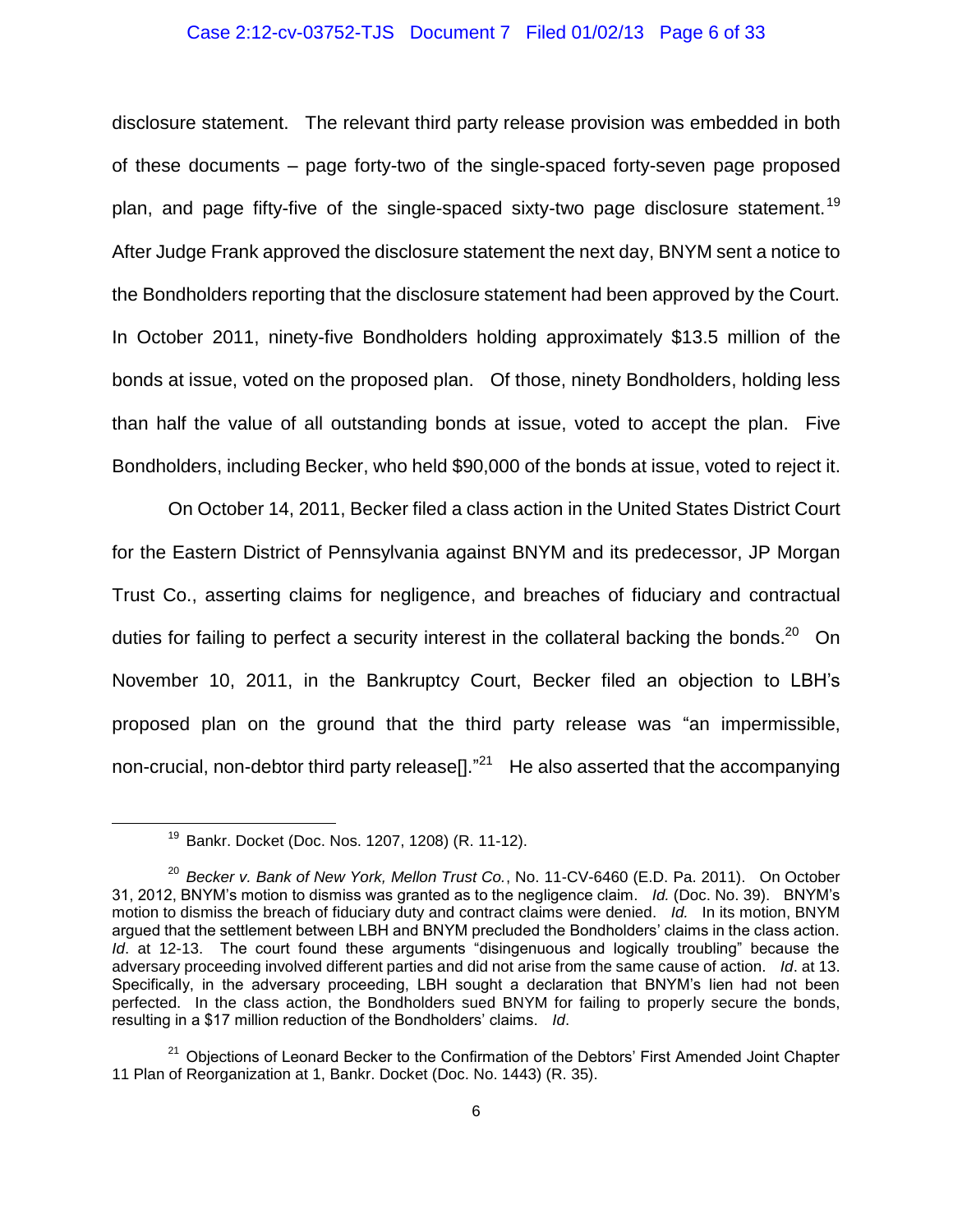#### Case 2:12-cv-03752-TJS Document 7 Filed 01/02/13 Page 7 of 33

disclosure statement failed to clearly and conspicuously identify the third party release provision to the Bondholders, depriving them of a fair opportunity to object or vote against it.

On November 16, 2011, the Bankruptcy Court entered an order, *sua sponte*, severing the issue of whether the proposed plan should contain the third party release provision from the remainder of the proposed plan.<sup>22</sup> Characterizing the order as a correction of a clerical error in its prior order dated September 14, 2011, the November 16 order specified that no portion of the September 14 order should be considered as waiving or releasing any claims that the Bondholders may have against BNYM.<sup>23</sup>

On December 7, 2011, the Bankruptcy Court confirmed the proposed plan without the third party release provision.<sup>24</sup> Subsequently, on March 2, 2012, the Bankruptcy Court held a hearing to determine whether the third party release provision should be included in the confirmed plan of reorganization. In a comprehensive opinion issued on May 10, 2012, Judge Frank concluded that the third party release could not be included because it had not been adequately disclosed or explained to the Bondholders. Judge Frank rejected BNYM's contention that the adequacy of the disclosures should not be revisited because that issue was resolved when the order approving the settlement was entered on September 14, 2011.<sup>25</sup>

 $\overline{a}$ 

 $25$  The May 10, 2012 order provisionally struck the third party release from the plan of

 $22$  Order, Bankr. Docket (Doc. No. 1457) (Nov. 16, 2011) (R. 40).

<sup>&</sup>lt;sup>23</sup> *Id.* In an order dated December 7, 2011, the Bankruptcy Court reinstated the September 14, 2011, order, deleting the finding regarding the third party release. Order, Bankr. Docket (Doc. No. 1542) (Dec. 7, 2011) (R. 60).

 $24$  Order, Bankr. Docket (Doc. No. 1538) (Dec. 7, 2011) (R. 59).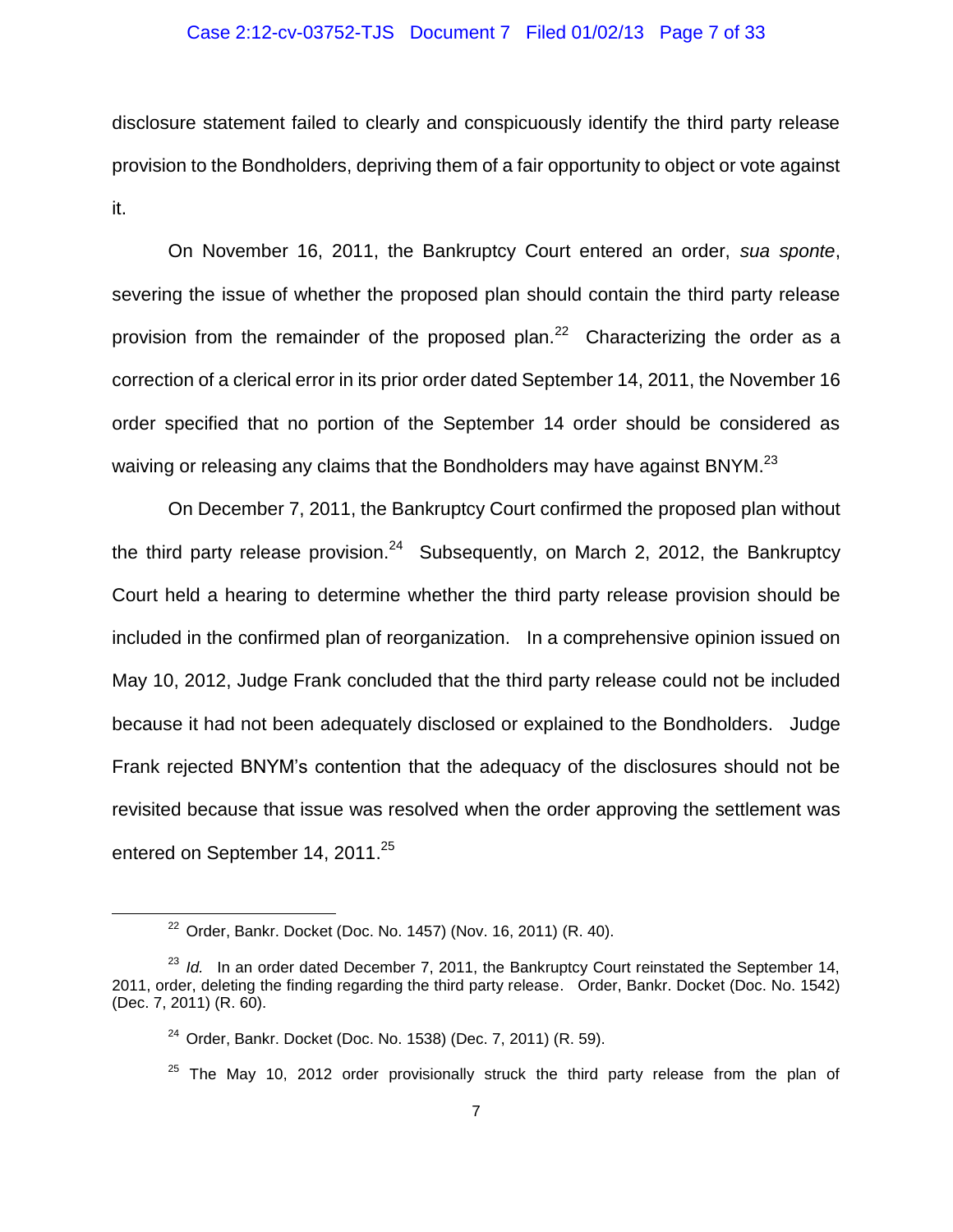#### Case 2:12-cv-03752-TJS Document 7 Filed 01/02/13 Page 8 of 33

In this appeal, BNYM challenges the Bankruptcy Court's finding that the notice to the Bondholders of the third party release was inadequate.<sup>26</sup> It contends that notice was adequate because it was provided to the Bondholders numerous times. Specifically, in addition to the disclosures made pursuant to the Bankruptcy Code, BNYM provided the Bondholders with eight notices of the developments in LBH's bankruptcy, including the adversary proceeding. Some of those notices attached the settlement stipulation and the summary of the terms, which included the third party release. BNYM also argues that the Bondholders consented to the third party release when they failed to object to the motion to confirm the settlement stipulation. Finally, BNYM contends that the third party release was an essential component of a global settlement that was both fair and equitable to the Bondholders, and necessary to the success of LBH's reorganization, satisfying the standards for approval of non-consensual third party releases in Chapter 11 reorganization plans.

In response, Becker urges affirmation of the Bankruptcy Court's findings. He contends that the third party release "cannot be valid unless it comports with the requirements of Federal Rule of Bankruptcy Procedure 3016(c)," which it does not.<sup>27</sup> Alternatively, he argues that the Bankruptcy Court lacks subject matter jurisdiction to enter an order approving the third party release because it affects the legal relationship

reorganization. Bankr. Docket (Doc. No. 2041) (R. 2). After a hearing, the Bankruptcy Court entered an order on May 24, 2012 that "reaffirmed" the court's denial of confirmation of the section of the plan that included the third party release, and declared the order ""FINAL." Bankr. Docket (Doc. No. 2078) (R. 86).

<sup>&</sup>lt;sup>26</sup> BNYM filed two separate notices of appeal from the two Bankruptcy Court orders, which were docketed as two different actions in this court. *See* No. 12-CV-3752, E.D. Pa. 2012. On July 9, 2012, the two actions were consolidated. (Doc. No. 3).

 $27$  Br. of the Appellee at 19 (Doc. No. 27).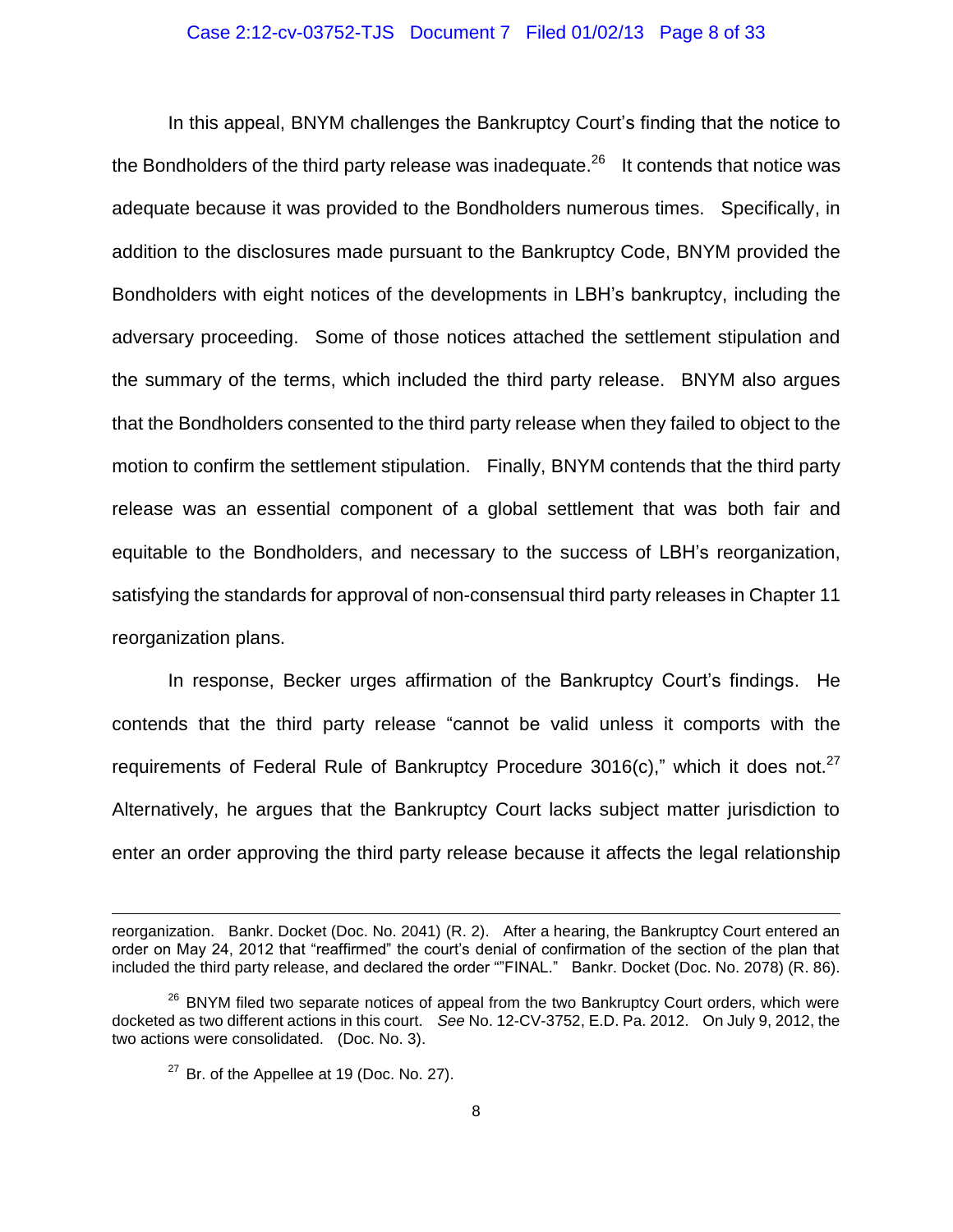between two non-debtors.

## **Standard of Review**

The district court reviews the bankruptcy court's "legal determinations *de novo*, its factual findings for clear error[,] and its exercise of discretion for abuse thereof." *In re Reilly*, 534 F.3d 173, 175 (3d Cir. 2008) (quoting *In re Trans World Airlines, Inc.*, 145 F.3d 124, 130-31 (3d Cir. 1998)), *rev'd on other grounds*, *Schwab v. Reilly*, \_\_ U.S. \_\_, 130 S. Ct. 2652 (2010). Where the bankruptcy court's decision involves a mixed question of law and fact, the district court must segregate the legal and factual determinations, and apply the appropriate standard of review to each. *In re Montgomery Ward Holding Corp.*, 326 F.3d 383, 387 (3d Cir. 2003).

The bankruptcy court's factual findings will not be disturbed unless they are clearly erroneous. *In re IT Grp., Inc.*, 448 F.3d 661, 667 (3d Cir. 2006); Fed. R. Bankr. P. 8013. A factual finding is clearly erroneous if the district court is firmly convinced, based on all the evidence, that the bankruptcy court made a mistake. *Gordon v. Lewistown Hosp.*, 423 F.3d 184 (3d Cir. 2005); Fed. R. Bankr. P. 8013 advisory committee's note (according the same weight to a bankruptcy judge's findings as that given the findings of a district judge under Fed. R. Civ. P. 52(a)). The district court may not engage in independent fact finding. *In re Indian Palms Assocs., Ltd.*, 61 F.3d 197, 210 n.19 (3d Cir. 1995) (citing 28 U.S.C. § 158(a)). In reviewing factual findings, the district court must give due regard to the bankruptcy judge's opportunity to observe the demeanor and credibility of witnesses. *See Bose Corp. v. Consumers Union of U.S., Inc.*, 466 U.S. 485, 500 (1984); *In re Myers*, 491 F.3d 120, 126 (3d Cir. 2007) ("The Bankruptcy Court is best positioned to assess the facts, particularly those related to credibility and purpose."); Fed. R. Bankr. P. 8013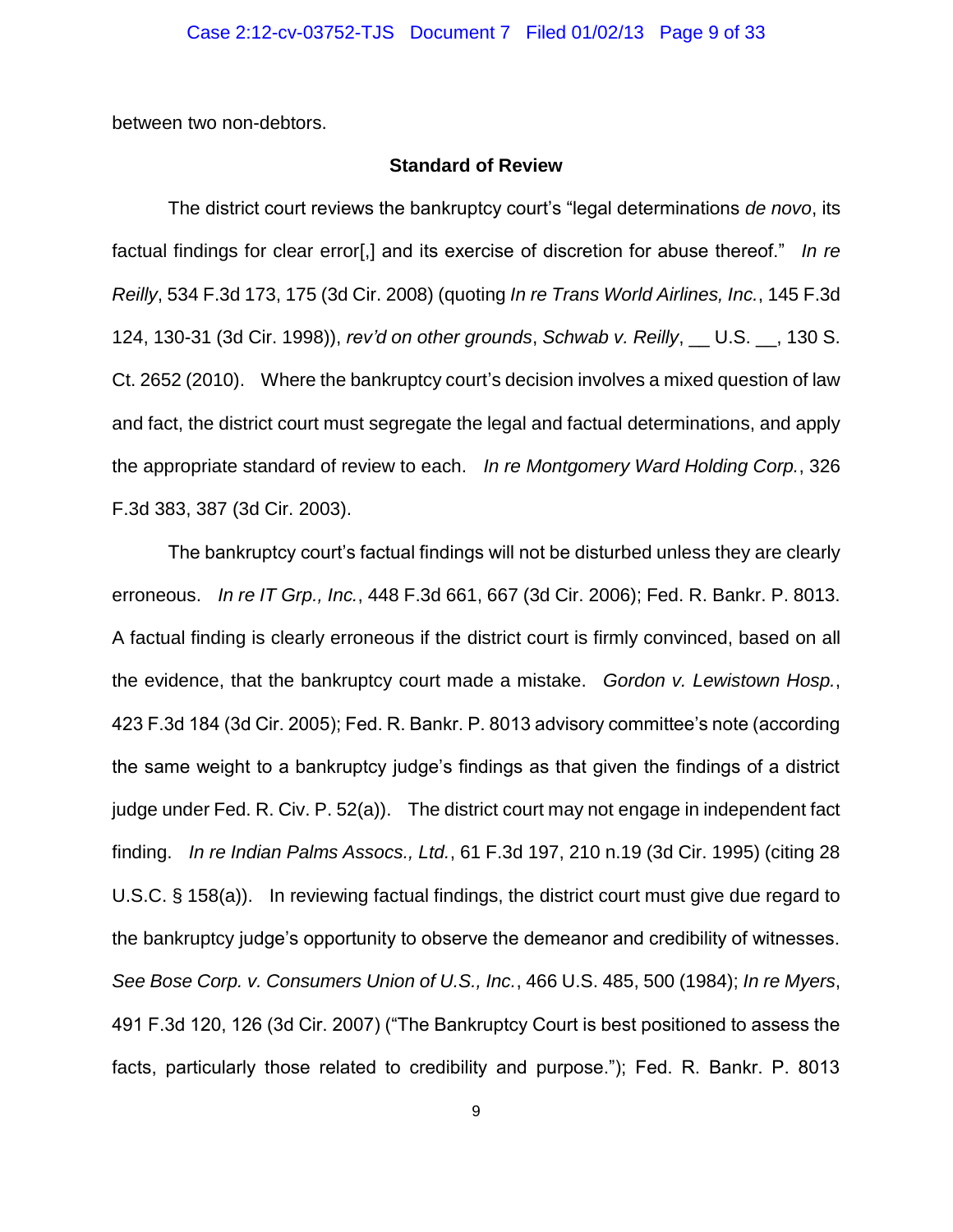#### Case 2:12-cv-03752-TJS Document 7 Filed 01/02/13 Page 10 of 33

("[D]ue regard shall be given to the opportunity of the bankruptcy court to judge the credibility of the witnesses.").

The bankruptcy court's conclusions of law are reviewed under the less deferential *de novo* standard. *In re Goody's Family Clothing, Inc.*, 610 F.3d 812, 816 (3d Cir. 2010) (internal citation omitted). Under the *de novo* standard, the district court makes a judgment independent of the bankruptcy court, without deference to that court's analysis and conclusions of law. *Scimeca v. Umanoff*, 169 B.R. 536, 541-42 (D.N.J. 1993), *aff'd*, 30 F.3d 1488 (3d Cir. 1994).

## **Discussion**

## *The Bankruptcy Court had subject matter jurisdiction to approve the third party release as part of the plan of reorganization.*

Before considering BNYM's challenge to the Bankruptcy Court's finding that the notice of the third party release was inadequate, we must determine that the Bankruptcy Court had subject matter jurisdiction to approve the third party release as part of the plan of reorganization.<sup>28</sup> This inquiry requires us to determine whether, by virtue of the indemnification agreement between LBH and BNYM, the purported third party release between the Bondholders and BNYM, as the indenture trustee, is "related to" LBH's

 $28$  Like the Bankruptcy Court, we believe the issue of whether the third party release is a permissible plan provision may be one of substantive bankruptcy law, not one of subject matter jurisdiction. *In re Lower Bucks Hosp.*, 471 B.R. at 448 n.45. The third party release issue arose as part of the plan confirmation process, which is considered a "core proceeding" under the Bankruptcy Code. 28 U.S.C. § 157(b)(2)(L). Additionally, whether conducted as part of a jurisdictional or substantive inquiry, the fact finding process is the same. In both instances, the bankruptcy court has to examine the subject matter of the release, including the parties and the actions involved, in order to determine any potential effects it will have on the debtor's reorganization. But, because Becker argued and continues to argue, that the Bankruptcy Court lacked subject matter jurisdiction to approve the third party release, and the Bankruptcy Court recognized that it has "an independent duty to satisfy itself that it has subject matter jurisdiction over any pending matter before reaching the merits of a case," *In re Lower Bucks Hosp.*, 471 B.R. at 447 n.44, we too examine the Bankruptcy Court's subject matter jurisdiction.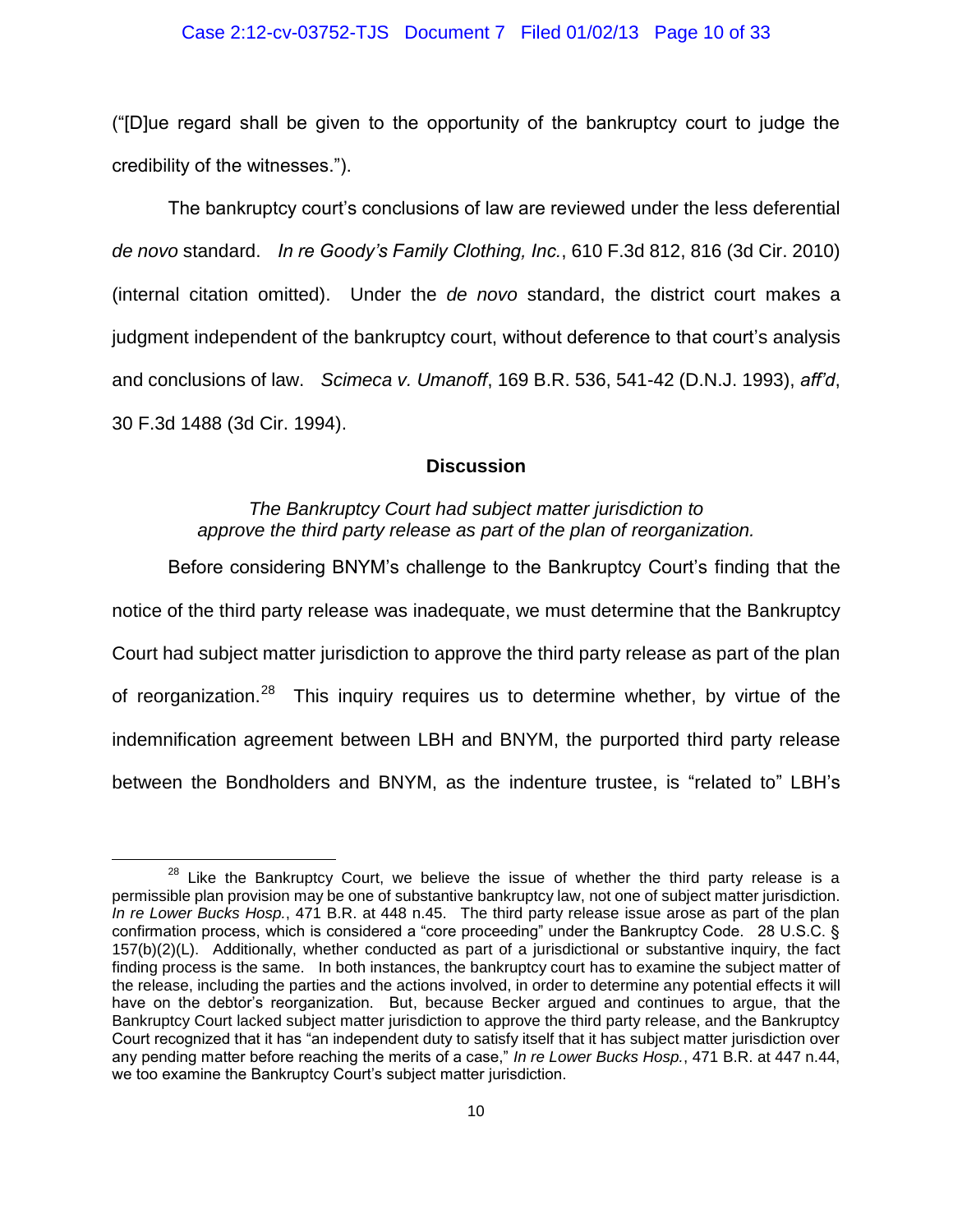bankruptcy.<sup>29</sup>

 $\overline{a}$ 

We conclude that the Bankruptcy Court had "related to" jurisdiction over the third party release provision as part of LBH's plan of reorganization. This is because the filing of the class action against BNYM had an immediate effect on LBH's bankruptcy estate when it triggered BNYM's claim for defense costs against LBH.

A bankruptcy court has subject matter jurisdiction over "'all cases under title 11 and all core proceedings arising under title 11, or arising in a case under title 11,' 28 U.S.C. § 157(b)(1) (collectively known as 'core proceedings'), and . . . 'a proceeding that is not a core proceeding but that is otherwise related to a case under title 11,' 28 U.S.C. § 157(c)(1) ('non-core proceedings')." *In re Mullarkey*, 536 F.3d 215, 221 (3d Cir. 2008). 30

"Arising under" refers to those causes of action specifically created by the bankruptcy statute. "Arising in" cases involve the administration of the bankruptcy estate. *See*, *e.g.*, *In re Marcus Hook Dev. Park, Inc.*, 943 F.2d 261, 267 (3d Cir. 1991). A "related to" case does not invoke a substantive right under the bankruptcy statute and exists outside of bankruptcy, but its outcome could conceivably have an effect on the bankruptcy estate. *Pacor, Inc. v. Higgins*, 743 F.2d 984, 994 (3d Cir. 1984), *overruled on other grounds by Things Remembered, Inc. v. Petrarca*, 516 U.S. 124, 129 (1995).

<sup>29</sup> Subject matter jurisdiction is reviewed *de novo*. *Shaffer v. GTE N., Inc.*, 284 F.3d 500, 502 (3d Cir. 2002).

 $30$  "[T]he core/non-core distinction is relevant to the scope of the bankruptcy court's powers  $\dots$  in core proceedings, the bankruptcy judge may issue final orders and judgments. . . . In non-core proceedings, the bankruptcy court's powers are more circumscribed: it must submit 'proposed findings of fact and conclusions of law' to the district court, which enters an order only after conducting *de novo* review." *Mullarkey*, 536 F.3d at 221 (citations omitted).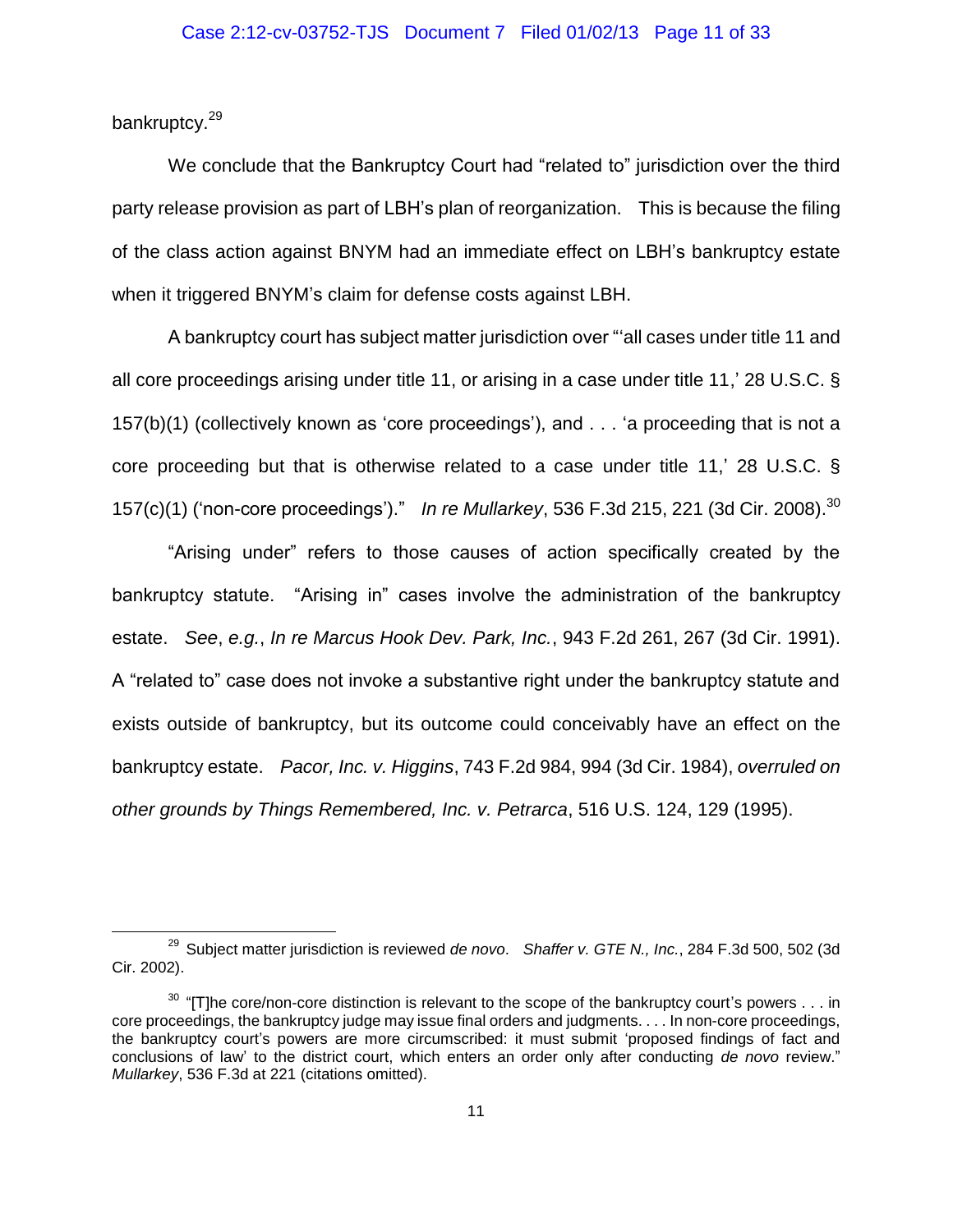#### Case 2:12-cv-03752-TJS Document 7 Filed 01/02/13 Page 12 of 33

The subject matter of the third party release – the claims asserted by the Bondholders in the class action – is not founded on any bankruptcy statute. Nor does it directly involve the administration of the bankruptcy estate. Thus, because the class action does not "arise under" or "arise in" bankruptcy, the Bankruptcy Court had subject matter jurisdiction only if the Bondholders' claims in the class action are "related to" LBH's bankruptcy.

The test for establishing "related to" jurisdiction was articulated in *Pacor, Inc. v. Higgins*. 743 F.2d at 994. In *Pacor*, the Third Circuit held that "[a]n action is related to bankruptcy if the outcome could alter the debtor's rights, liabilities, options, or freedom of action . . . which in any way impacts upon the handling and administration of the bankrupt estate." *Id*. However, potential, rather than actual, impact upon the bankruptcy estate is insufficient. A party's inchoate claim of indemnity against a debtor is not, in and of itself, enough to establish the bankruptcy court's subject matter jurisdiction over an action brought against that party. *Id.* at 995;<sup>31</sup> *Steel Workers Pension Trust v. Citigroup, Inc.*, 295 B.R. 747, 750 (E.D. Pa. 2003).

Eighteen years later, in *In re Federal-Mogul Global, Inc.*, 300 F.3d 368 (3d Cir. 2002), the Third Circuit rejected an absolute rule that whenever there is an indemnification agreement, "related to" jurisdiction is automatically established. It reiterated that "[t]he test articulated in *Pacor* . . . inquires whether the allegedly related

<sup>&</sup>lt;sup>31</sup> The plaintiffs in *Pacor* filed suit against Pacor in state court, seeking damages for asbestos exposure. *Pacor*, 743 F.2d at 986. Pacor subsequently filed a third party complaint against the manufacturer of the chemical supplies containing asbestos, Johns-Manville, which was in bankruptcy, and removed the case to district court. *Id*. The district court remanded the matter, holding that the underlying suit was not "related to" the bankruptcy proceeding because "any judgment received by the plaintiff... could not itself result in even a contingent claim against [the Debtor], since Pacor would still be obligated to bring an entirely separate proceeding to receive indemnification." *Id*. at 995.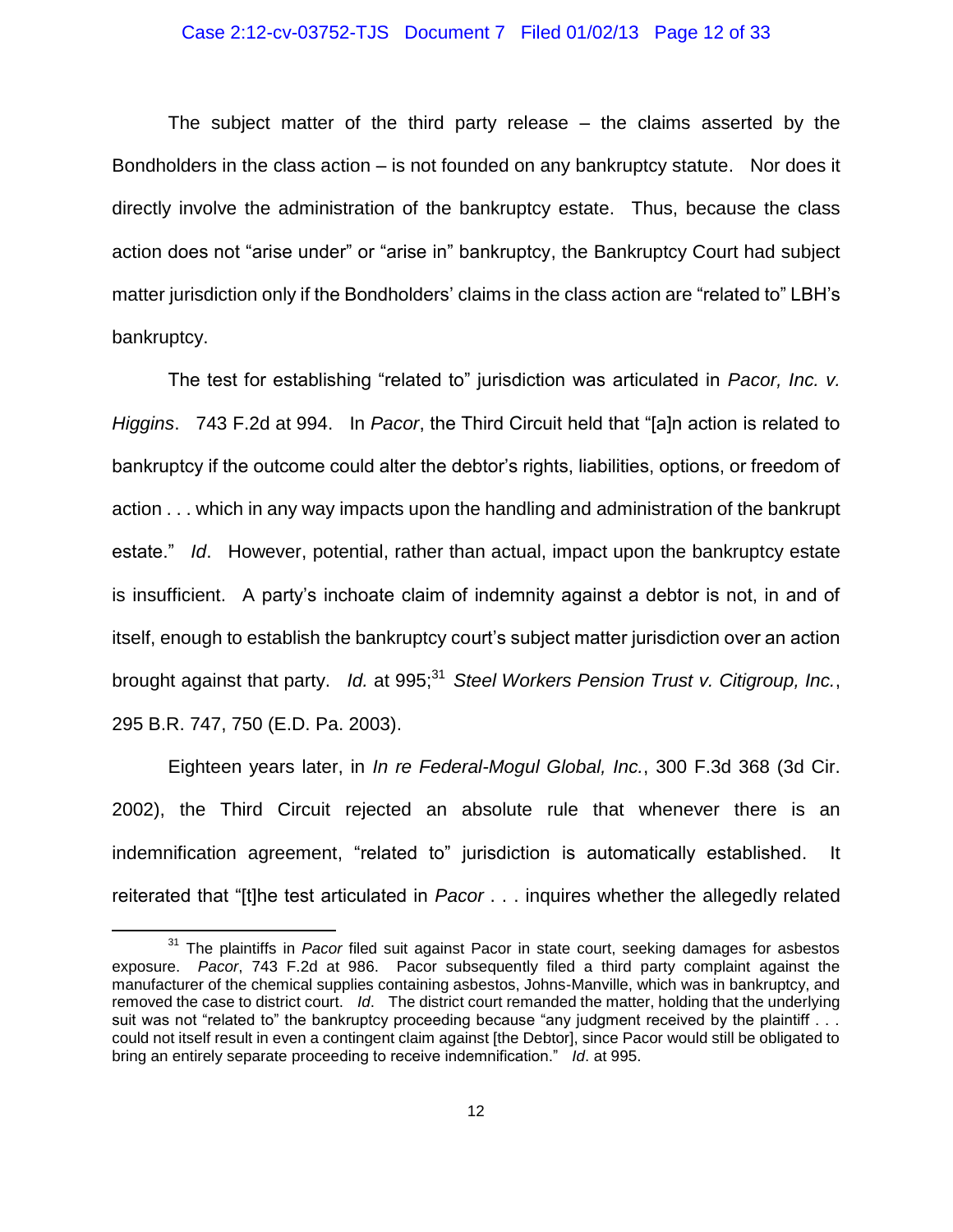#### Case 2:12-cv-03752-TJS Document 7 Filed 01/02/13 Page 13 of 33

lawsuit would affect the bankruptcy proceeding without the intervention of yet another lawsuit." *Id*. at 382. Accordingly, the court found no "related to" subject matter jurisdiction to enjoin an action by a third party against a non-debtor because the non-debtor's indemnification claim against the debtor had "not yet accrued and would require another lawsuit before [it] could have an impact on [the debtor's] bankruptcy proceeding." *Id*.

More recently, in *In re W.R. Grace & Co.*, 591 F.3d 164, 175 (3d Cir. 2009), the Third Circuit once again reiterated the rule of "related to" jurisdiction in the context of an indemnification claim. In *W.R. Grace*, the court held that a bankruptcy court lacked jurisdiction to enjoin state court actions by one non-debtor against another non-debtor, who held only a potential common law indemnification claim against the debtor. *Id.* at 173. $32$  The court factually compared *W.R. Grace* to *Pacor, Federal-Mogul,* and Combustion Engineering,<sup>33</sup> stating that "our recently reaffirmed precedent dictates that a bankruptcy court lacks subject matter jurisdiction over a third-party action if the only way

 $32$  Courts of appeals in two other circuits have reached the opposite conclusion, holding that bankruptcy courts have "related to" jurisdiction to enjoin claims for indemnification or contribution arising out of third party litigation that could ultimately affect the debtor's estate and undermine the finality of the bankruptcy proceeding. In *In re El Paso Refinery, L.P.*, the Fifth Circuit found bankruptcy court jurisdiction to enjoin third party litigation that would set off a "chain of indemnification provisions . . . leading directly to the [d]ebtor." 302 F.3d 343, 349 (5th Cir. 2002). The Sixth Circuit reached the same result in *In re Wolverine Radio Co.*, 930 F.2d 1132, 1143 (6th Cir. 1991).

<sup>&</sup>lt;sup>33</sup> In *Combustion Engineering*, the debtor argued that there was a unity of interest between the debtor and its non-debtor affiliates, based on the debtor's potential indemnity obligations to the affiliates and the existence of both a shared production site and shared insurance. *In re Combustion Eng'g, Inc.*, 391 F.3d 190, 227-33 (3d Cir. 2004). The debtor further argued that the "unity of interest" provided sufficient basis for "related to" jurisdiction to permit the court to enjoin an action by a third party against the non-debtor affiliates. *Id.* at 230. The appellate court disagreed, rejecting the idea that shared insurance or a common production site was a "sufficient basis for the kind of 'unity of interest' that could give rise to 'related to' jurisdiction" and holding that "any indemnification claims against Combustion Engineering . . . would require the intervention of another lawsuit to affect the bankruptcy estate, and thus cannot provide a basis for 'related to' jurisdiction." *Id.* at 232.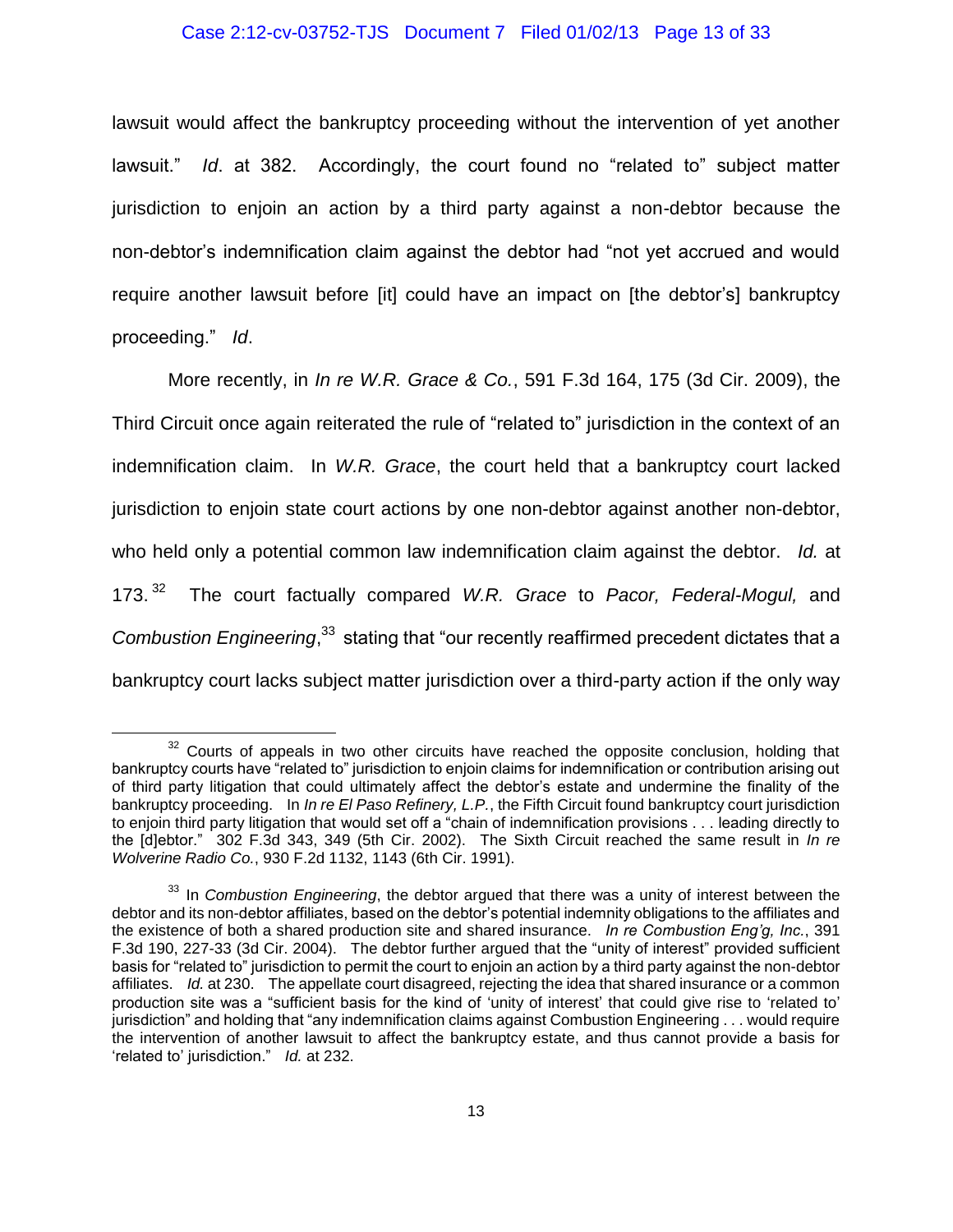#### Case 2:12-cv-03752-TJS Document 7 Filed 01/02/13 Page 14 of 33

in which that third-party action could have an impact on the debtor's estate is through the intervention of yet another lawsuit." *Id*. at 173. Significantly, in distinguishing common law and contractual indemnification, the court clarified that it did "not mean to imply that contractual indemnity rights are in themselves sufficient to bring a dispute within the ambit of related-to jurisdiction." *Id.* at 174 n.9. That determination must be "developed on a fact-specific, case-by-case basis." *Id*.

These cases make clear that mere potential impact upon the debtor's estate is insufficient to invoke "related to" jurisdiction. Contingent indemnification liability will not suffice. The necessity of future action to fix a debtor's liability after resolution of a pending lawsuit precludes the exercise of "related to" jurisdiction.

The existence of an indemnification agreement between a defendant in a proceeding outside the bankruptcy action and a non-party bankrupt debtor does not automatically supply the nexus necessary for the exercise of "related to" jurisdiction. Only when the right to indemnification is clearly established and has accrued upon the filing of a civil action is the proceeding deemed "related to" the bankruptcy case. But, where the right to indemnification is contingent on a factual finding in an action not involving the bankruptcy debtor and requires the commencement of another lawsuit to establish that right, there is no effect on the bankruptcy estate and thus no "related to" jurisdiction. *In re Federal-Mogul Global, Inc.*, 300 F.3d at 382.

Here, the Bankruptcy Court, citing *W.R. Grace*, correctly concluded that it had "related to" jurisdiction because LBH's contractual duty of indemnification owed to BNYM supplied the necessary nexus between the claims in the class action and LBH's bankruptcy. *In re Lower Bucks Hosp.*, 471 B.R. at 449. Examining the Loan and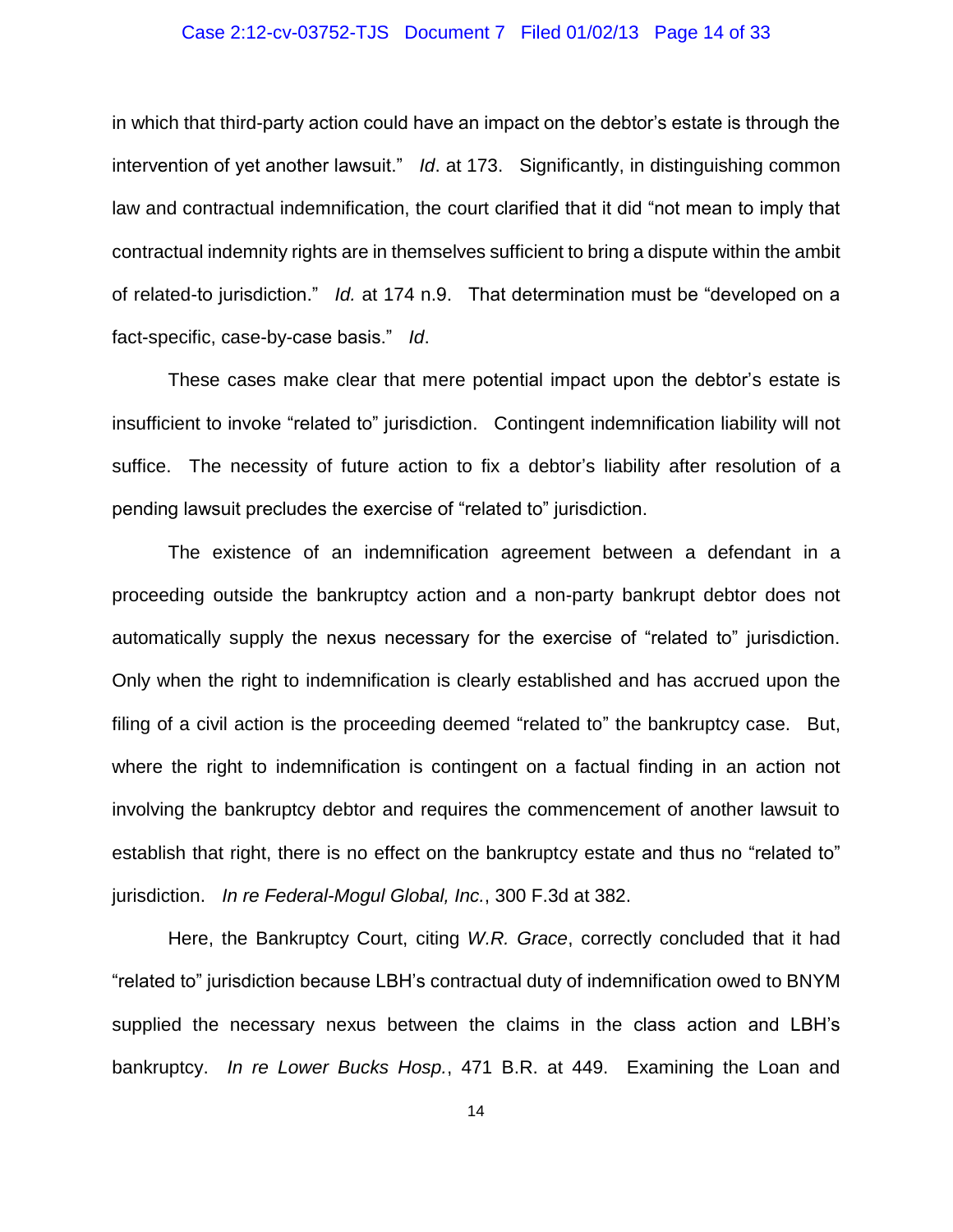#### Case 2:12-cv-03752-TJS Document 7 Filed 01/02/13 Page 15 of 33

Security Agreement and the Trust Indenture, the Bankruptcy Court found that if Becker's class action were successful, LBH would be obligated to indemnify BNYM for its liability and defense expenses. Id.<sup>34</sup> Thus, according to the Bankruptcy Court, BNYM had, as a result of the contractual indemnification, "a potentially significant claim in the bankruptcy and create[d] the requisite nexus between Becker's class action claims against BNYM and LBH's reorganization." *Id*.

*Pacor* and its progeny instruct us to ask two questions in determining whether there is "related to" jurisdiction. *Steel Workers Pension Trust*, 295 B.R. at 753. First, is LBH's indemnification liability triggered automatically upon the filing of the class action against BNYM? Second, is a later successful lawsuit against LBH, after the resolution of the class action, a prerequisite to a finding of indemnification owing from LBH to BNYM? If the answer to the first question is no, or the answer to the second is yes, "related to" jurisdiction does not exist. *Id*.

There are two agreements relevant to the indemnification issue. The Loan and Security Agreement governs the relationship between LBH and the Authority. The Trust Indenture defines the respective rights and obligations of the Authority and the Indenture Trustee, originally Continental Bank and later BNYM. Each agreement references the other.

Section 11.03 of the Trust Indenture limits the liability of the Indenture Trustee to the Bondholders. It provides, in relevant part, as follows:

#### Trustee May Act Through Agents; Answerable Only for Wilful Misconduct or

 $34$  As we discuss later, the Trust Indenture imposes an indemnification obligation on LBH to cover BNYM's defense costs whether the class action is successful or not.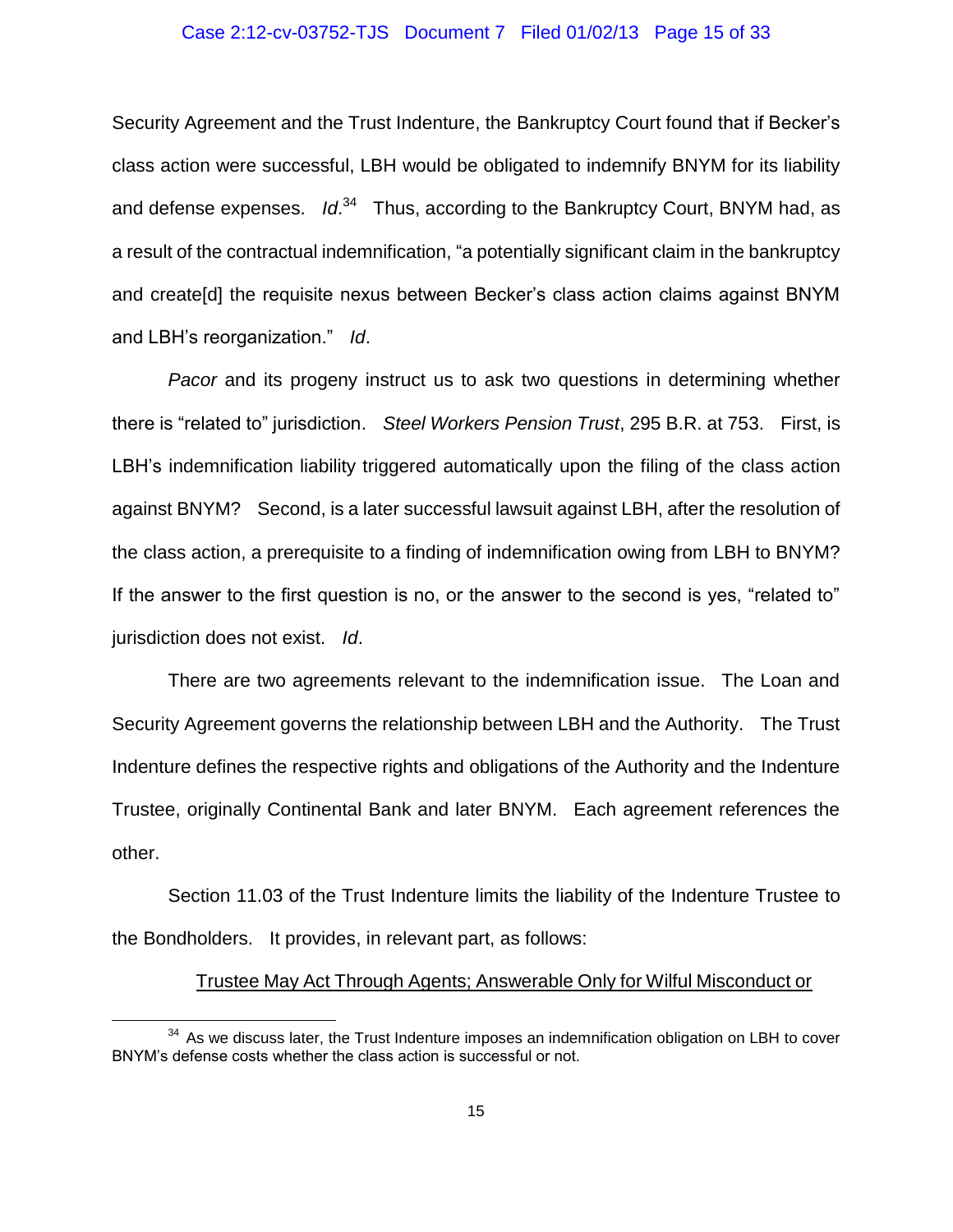## Case 2:12-cv-03752-TJS Document 7 Filed 01/02/13 Page 16 of 33

Negligence. . . . The Trustee shall not be answerable for the exercise of any discretion or power under this Indenture nor for anything whatever in connection with the trust hereunder, except only its own wilful misconduct or negligence.

Trust Indenture, § 11.03 at 62. $35$ 

Pursuant to section 11.4(b) of the Loan and Security Agreement, LBH agreed to

indemnify the Authority against "any and all claims" arising out of the financing

transaction. $^{36}$  The scope of the indemnity is broad and requires LBH to assume and pay

for the defense of any claim against the Authority. It excludes only claims for

"malfeasance or nonfeasance in office, bad faith, gross negligence, wilful misconduct,

fraud or deceit."<sup>37</sup> The indemnification provision, in relevant part, reads as follows:

[LBH] will indemnify and hold harmless the Authority . . . against any and all claims, losses, damages or liabilities . . . to which the Authority . . . may become subject, insofar as such losses, claims, damages or liabilities (or actions in respect thereof) arise out of a Project or are based upon any other alleged act or omission in connection with a Project by the Authority unless the losses, damages or liabilities arise from malfeasance or nonfeasance in office, bad faith, gross negligence, wilful misconduct, fraud or deceit of the member, officer or employee of the Authority. In the event any such claim is made or action brought against the Authority . . . the Authority may direct [LBH] to assume the defense of the claim and any action brought thereon and pay all reasonable expenses incurred therein; or the Authority may assume the defense of any such claim or action, the reasonable costs of which shall be paid by [LBH] . . . .

 $35$  (R. 131).

In Count II of his class action complaint, Becker asserted a cause of action for negligence. He alleged that BNYM owed the Bondholders a duty of care, "which duty of care included reasonable care to assure that the Bondholders' rights and interests were protected, including, in particular, that the Indenture Trustee's security interest in the Collateral for the benefit of the Bondholders was perfected." *Becker v. Bank of New York, Mellon Trust Co.*, No. 11-CV-6460 (E.D. Pa. 2012), *Pl.'s Compl*. ¶ 37, Doc. No. 1. On October 31, 2012, the court dismissed Becker's negligence claim. *Id.* (Doc. No. 39).

 $36$  Loan and Security Agreement, § 11.4(b) at 52 (R. 132).

<sup>37</sup> *Id.*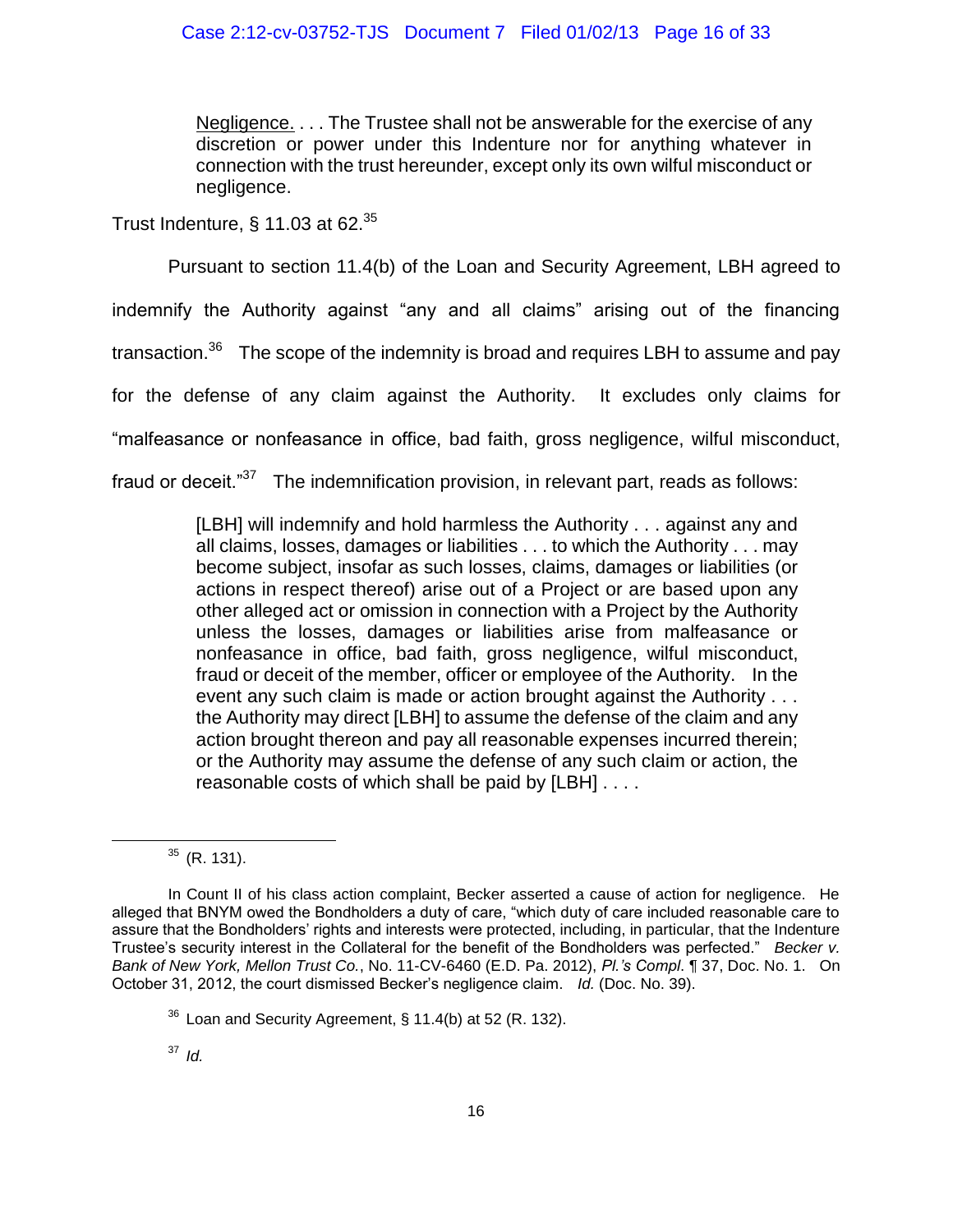Loan and Security Agreement, § 11.4(b) at 52-53. $^{38}$ 

Later, in section 11.4(e) of the Loan and Security Agreement, LBH agreed to indemnify the Trustee, now BNYM as successor to Continental Bank, against "any liabilities" arising out of its powers and duties. $39$  The provision addresses liabilities caused by the Trustee's "gross negligence, or wilful misconduct."<sup>40</sup> Section 11.4(e) provides:

> [LBH] shall indemnify the Trustee against any liabilities which it may incur in the exercise and performance of its powers and duties under the Indenture, provided that such liabilities are not caused by the gross negligence, or wilful misconduct of the Trustee, to the same extent and in the same manner as is described in subsection 11.4(b) . . . with respect to [LBH's] indemnity of the Authority.

Loan and Security Agreement, § 11.4(e) at 54. Thus, section 11.4(e) describes the nature of the liabilities for which LBH must indemnify BNYM, and by reference to section 11.4(b), defines the scope of the indemnity obligation as the same as LBH owes the Authority.

Section 11.4(b) imposes an indemnity obligation regardless of whether the claims ultimately result in a finding of liability. It covers "any and all claims, losses, damages or liabilities." Section 11.4(e), on the other hand, fixes indemnification only once "liabilit[y]" has been established. It does not cover claims that do not result in liability. Thus, when read without reference to section 11.4(b), section 11.4(e) does not automatically impose a duty of indemnification because LBH's indemnification obligation would not arise until

 $38$  The term "Project" is defined as "including the financing of the Cost" of constructing, improving, maintaining and operating the grounds and buildings. Loan and Security Agreement, Article I at 18.

 $39$  Loan and Security Agreement, § 11.4(e) at 54.

<sup>40</sup> *Id.*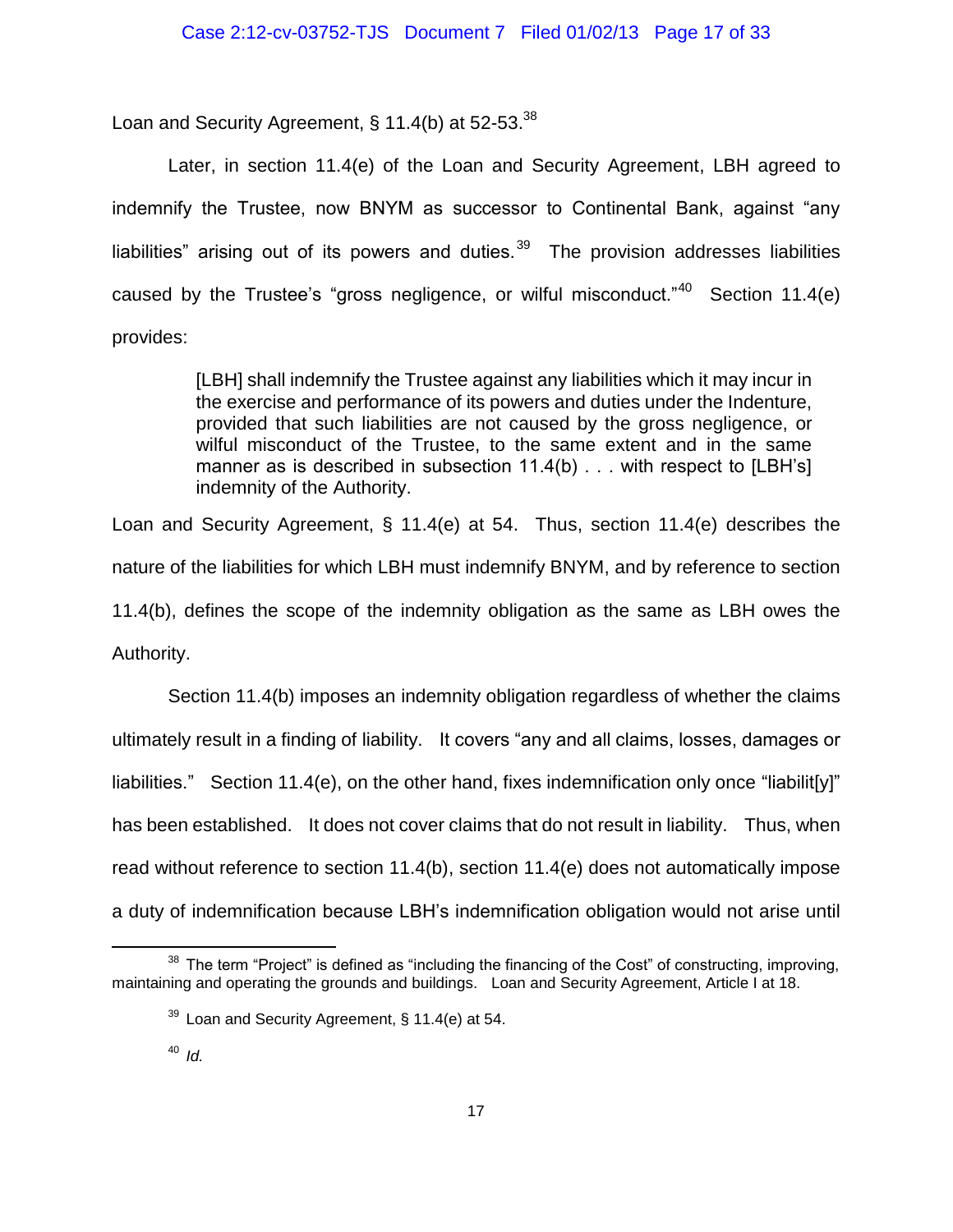#### Case 2:12-cv-03752-TJS Document 7 Filed 01/02/13 Page 18 of 33

BNYM's liability is definitively determined in Becker's class action. In other words, Becker would have to prevail in the class action before BNYM could rightfully demand indemnification from LBH. This is the inchoate type of claim precluded by *Pacor*. *Pacor*, 743 F.3d at 995. But, by reference to section 11.4(b), section 11.4(e) does indeed impose an obligation upon LBH to assume the defense and the expense of defending against claims, even though BNYM's liability has not yet been established. Section 11.4(e) defines the parameters of the obligation by using the phrase "to the same extent and in the same manner as is described in subsection 11.4(b)." Requiring LBH to indemnify BNYM to the same extent and in the same manner as it must indemnify the Authority under section 11.4(b) means LBH must assume and pay for the defense of any claim other than for gross negligence or willful misconduct.<sup>41</sup> Consequently, LBH's indemnification obligation, at least in part, was triggered upon the filing of the class action against BNYM; and, it is not contingent upon a finding of liability. Therefore, the Bankruptcy Court had "related to" subject matter jurisdiction to rule on the third party release provision.

## *The Bankruptcy Court did not err in concluding that the notice provided to the Bondholders was inadequate.*

Having determined that the Bankruptcy Court had "related to" jurisdiction, we must decide whether it clearly erred in determining that the Bondholders were not provided adequate information concerning the third party release before they voted on the plan of reorganization.

Section 1125 of the Bankruptcy Code mandates that before creditors may be

<sup>&</sup>lt;sup>41</sup> Becker's complaint contains no allegations of gross negligence or willful misconduct.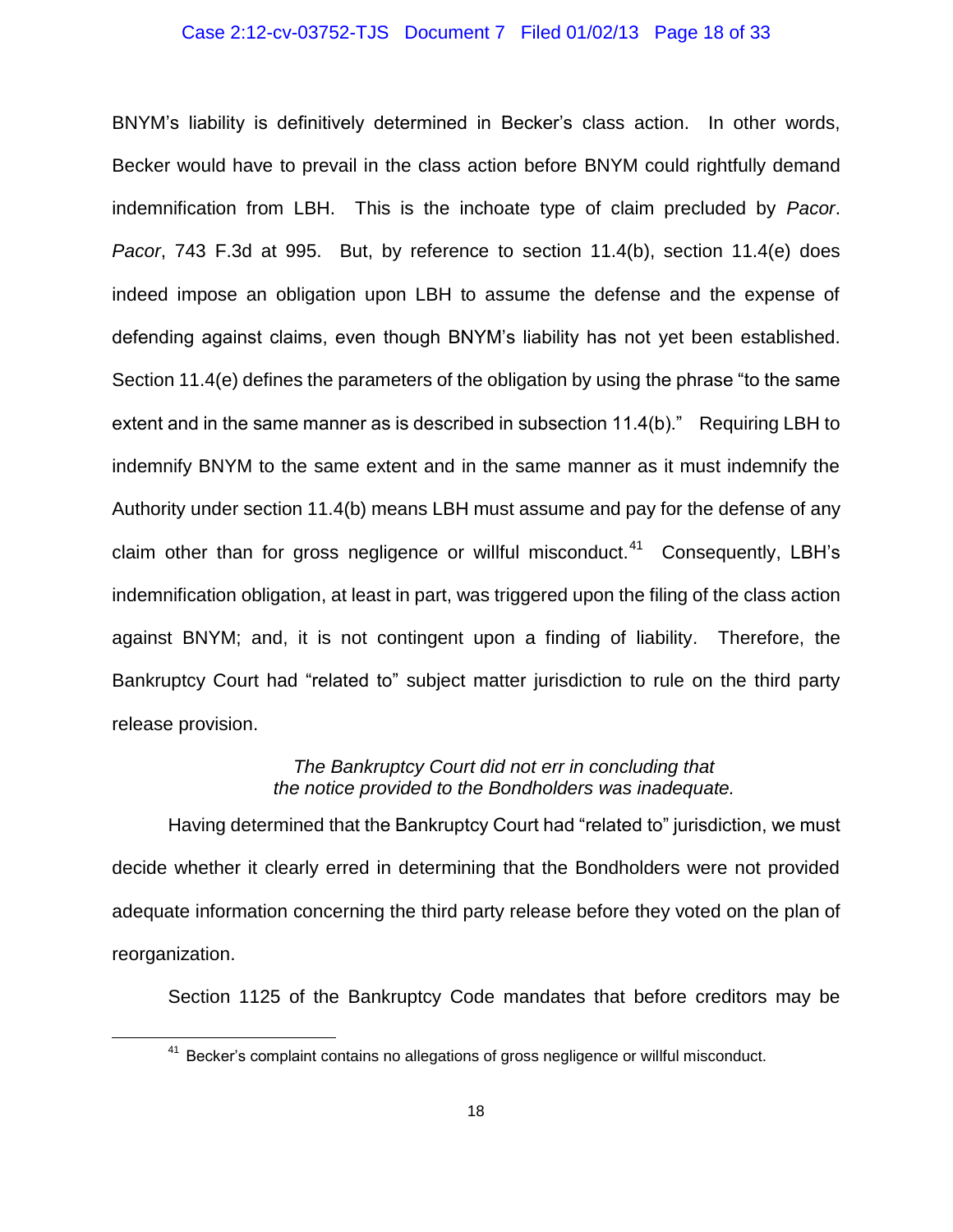### Case 2:12-cv-03752-TJS Document 7 Filed 01/02/13 Page 19 of 33

solicited to vote on a plan of reorganization, the plan proponent must file a copy of the plan, or a summary of the plan, and a written disclosure statement to holders of claims and interests. 11 U.S.C. § 1125(b). The disclosure statement must first be approved by the bankruptcy court "as containing adequate information." *Id.* "[A]dequate information" is defined as:

Information of a kind, and in sufficient detail, as far as is reasonably practicable . . . that would enable a hypothetical investor typical of holders of claims or interests . . . of the relevant class to make an informed judgment about the plan . . . and in determining whether a disclosure statement provides adequate information, the court shall consider the complexity of the case, the benefit of additional information to creditors and other parties in interest, and the cost of providing additional information . . . .

11 U.S.C. § 1125(a)(1). What constitutes "adequate information" is determined on a case-by-case basis, with the ultimate determination within the discretion of the bankruptcy court. *In re Texas Extrusion Corp.*, 844 F.2d 1142, 1156-57 (5th Cir. 1988); *see also In re Aspen Limousine Serv. Inc.*, 193 B.R. 325, 334 (D. Colo. 1996) (holding that in reviewing the adequacy of a disclosure statement on appeal, the reviewing court considers whether the bankruptcy court has abused the broad discretion it has to consider the adequacy of the statement); *In re El Comandante Mgmt. Co.*, 359 B.R. 410, 414 (Bankr. D.P.R. 2006) ("Beyond the statutory guidelines described in Section 1125(a)(1), the decision to approve or reject a disclosure statement is within the discretion of the bankruptcy court.") (internal quotations and citations omitted).<sup>42</sup> "Factual findings of the bankruptcy judge on 'core matters' such

 $42$  In an effort to obiectify the standard, some courts use a list of factors to determine the adequacy of information contained in a typical disclosure statement. In *In re Cardinal Congregate I*, 121 B.R. 760, 765 (Bankr. S.D. Ohio 1990), the bankruptcy court identified nineteen types of information that might be included in an adequate disclosure statement. Among the factors are "information relevant to the risks being taken by the creditors and interest holders" and "any financial information, valuations, or *pro forma*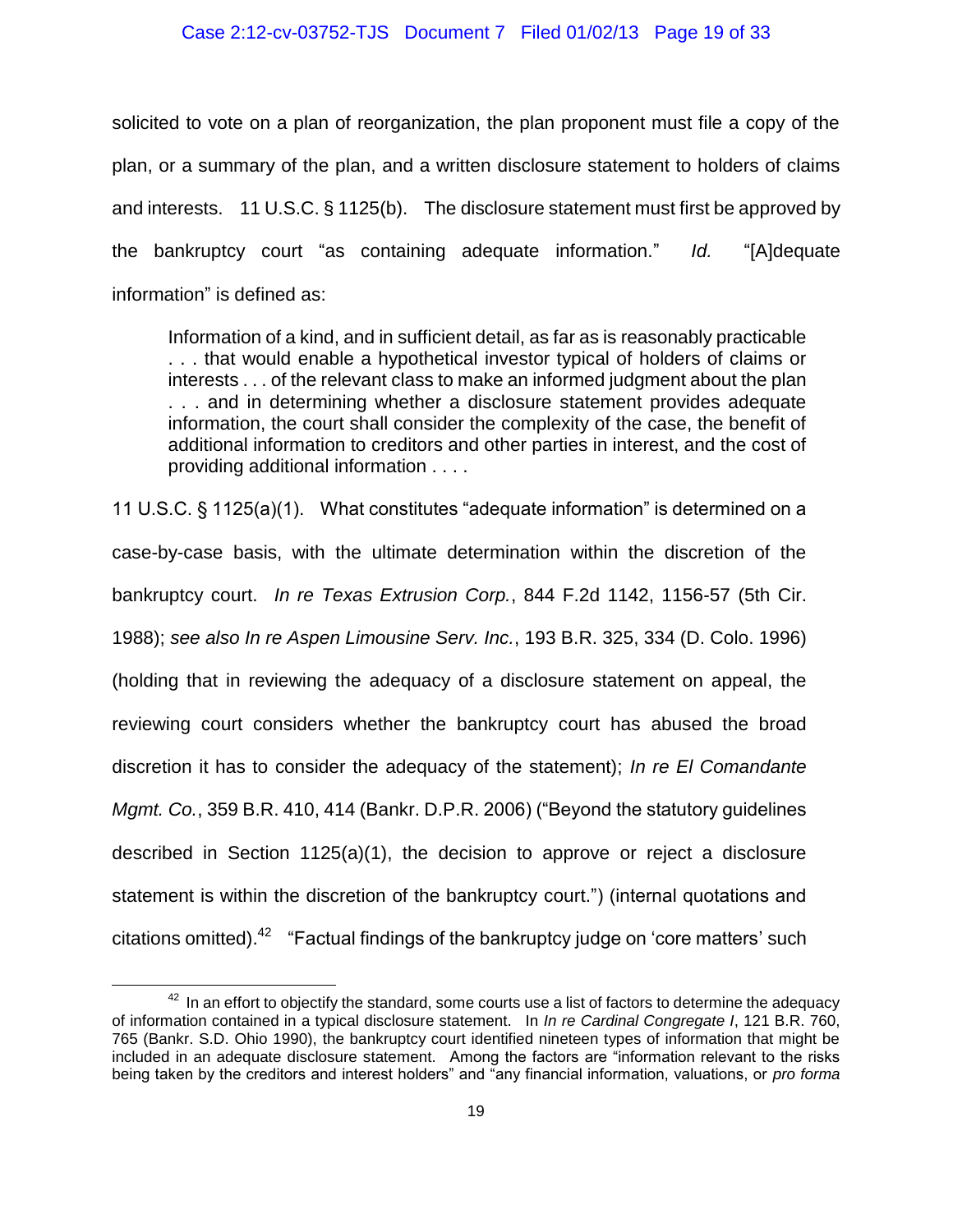#### Case 2:12-cv-03752-TJS Document 7 Filed 01/02/13 Page 20 of 33

as the adequacy of disclosure under Section 1125(a) should be set aside on appeal by the district court only if those findings represent an abuse of discretion." *Kirk v. Texaco, Inc.*, 82 B.R. 678, 681 (S.D.N.Y. 1988) (citing *In re Snyder*, 56 B.R. 1007, 1009 (N.D. Ind. 1986)).

The bankruptcy court abuses its discretion when it makes factual findings that are "clearly erroneous." *See* Fed. R. Bankr. P. 8013. Thus, only if the finding was clearly erroneous will the Bankruptcy Court's finding that the disclosure statement did not provide "adequate information" within the meaning of Section 1125(a)(1) be set aside.<sup>43</sup>

Here, in reviewing the adequacy of the disclosure statement, the Bankruptcy Court meticulously analyzed the purpose of the third party release, the factors that the Bondholders needed to evaluate whether the global settlement was in their best interest, and the content of the disclosures. *In re Lower Bucks Hosp.*, 471 B.R. at 459. Based on its analysis, the Bankruptcy Court concluded that the Bondholders could not have made an "informed judgment about the plan" of reorganization because they had not been adequately informed. *Id.* n.61 (citing 11 U.S.C. § 1125(a)(1)).

projections that would be relevant to creditors' determinations of whether to accept or reject the plan." *Id*. (citation omitted).

<sup>43</sup> BNYM contends that adequacy of notice is a question of law, citing *Chemetron Corp. v. Jones*, 72 F.3d 341 (3d Cir. 1995)*.* In *Chemetron*, the court of appeals determined that the bankruptcy court utilized an incorrect legal standard to determine whether creditors were unknown or known, for purpose of giving actual notice. *Id*. at 349-50. Accordingly, the appellate court reviewed the lower court's decision *de novo*. As Becker points out, *Chemetron* is distinguishable because the content of the notice itself was not at issue.

Becker counters that adequacy of notice is a question of fact, citing *Tenn-Fla. Partners v. First Union Nat'l Bank of Fla.*, 229 B.R. 720, 733 (W.D. Tenn. 1999), *aff'd*, 226 F.3d 746 (6th Cir. 2000). In *Tenn.-Fla. Partners*, the district court accepted the bankruptcy court's factual findings as not "clearly erroneous," including a determination that the debtor provided misleading and incomplete disclosures, but reviewed *de novo* the bankruptcy court's holding that the debtor's failure to disclose constituted fraud under applicable law. *Id.* at 733-35.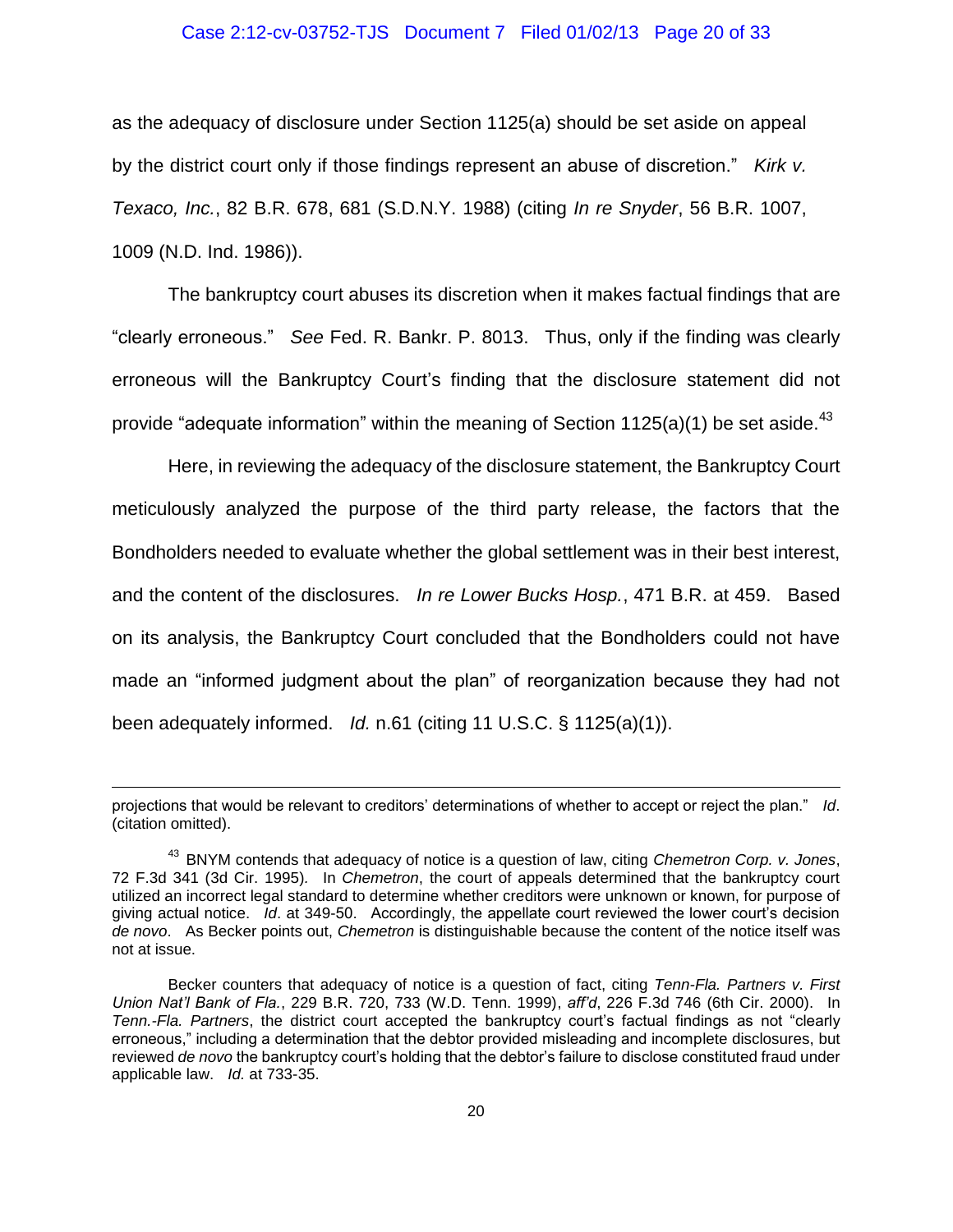#### Case 2:12-cv-03752-TJS Document 7 Filed 01/02/13 Page 21 of 33

First, the Bankruptcy Court determined that the disclosure did not comply with Fed. R. Bankr. P. 3016(c), which requires a disclosure statement to "describe in specific and conspicuous language (bold, italic, or underlined text) all acts to be enjoined and identify the entities that would be subject to the injunction." *In re Lower Bucks Hosp.*, 471 B.R. at 459-60 (citing Fed. R. Bankr. P. 3016(c)). It determined "there was nothing conspicuous regarding the disclosure of the Third Party Release in any of the documents sent to the Bondholders." *Id*. at 460. The Bankruptcy Court specifically found that the existence and significance of the third party release was obscured because it was embedded, without any emphasis, in the boilerplate release of claims against LBH. *Id*. It also noted that only the heading, "Release-Bond Documents," was in bold typeface, which by itself did not indicate "something out of the ordinary, *i.e.* anything other than the release of the Bondholders' rights against [LBH] under the Indenture." *Id.* 

BNYM misapprehends Rule 3016(c) when it argues that the phrase "bold, italic, or underlined text" is merely a parenthetical example of "conspicuous language" in the rule, and not a requirement. BNYM argues "[i]f the Supreme Court had intended the interpretation of the text of Rule 3016 that Bankruptcy Court suggested in this case, it would have explicitly stated so – it would not have placed these words in parentheses." $44$ Assuming BNYM is correct, it does not affect the Bankruptcy Court's conclusion.

<sup>44</sup> Br. of Appellant at 29. *But see In re Armstrong World Indus., Inc.*, 348 B.R. 136, 158-59 (Bankr. D. Del. 2006) ("[T]he Plan and Disclosure Statement describe the [relevant considerations], specifically and in **conspicuous bold language**, in compliance with the requirements of Bankruptcy Rule 3016(c).") (emphasis added); *In re U.S. Mineral Prods. Co.*, No. 01-2471, 2005 WL 5898300, at \*14 (Bankr. D. Del. Nov. 29, 2005) ("The Plan and the Disclosure Statement describe in specific and conspicuous language, **identified in bold-faced type**, all acts to be enjoined and the entities subject to the injunctions under the Plan, as required by Bankruptcy Rule 3016(c).") (emphasis added); *In re NII Holdings, Inc.*, 288 B.R. 356, 365 (Bankr. D. Del. 2002) ("In accordance with Bankruptcy Rule 3016(c), the Disclosure Statement describes in specific and **conspicuous italicized language** all acts to be enjoined and identifies the entities that would be subject to the injunction.") (emphasis added).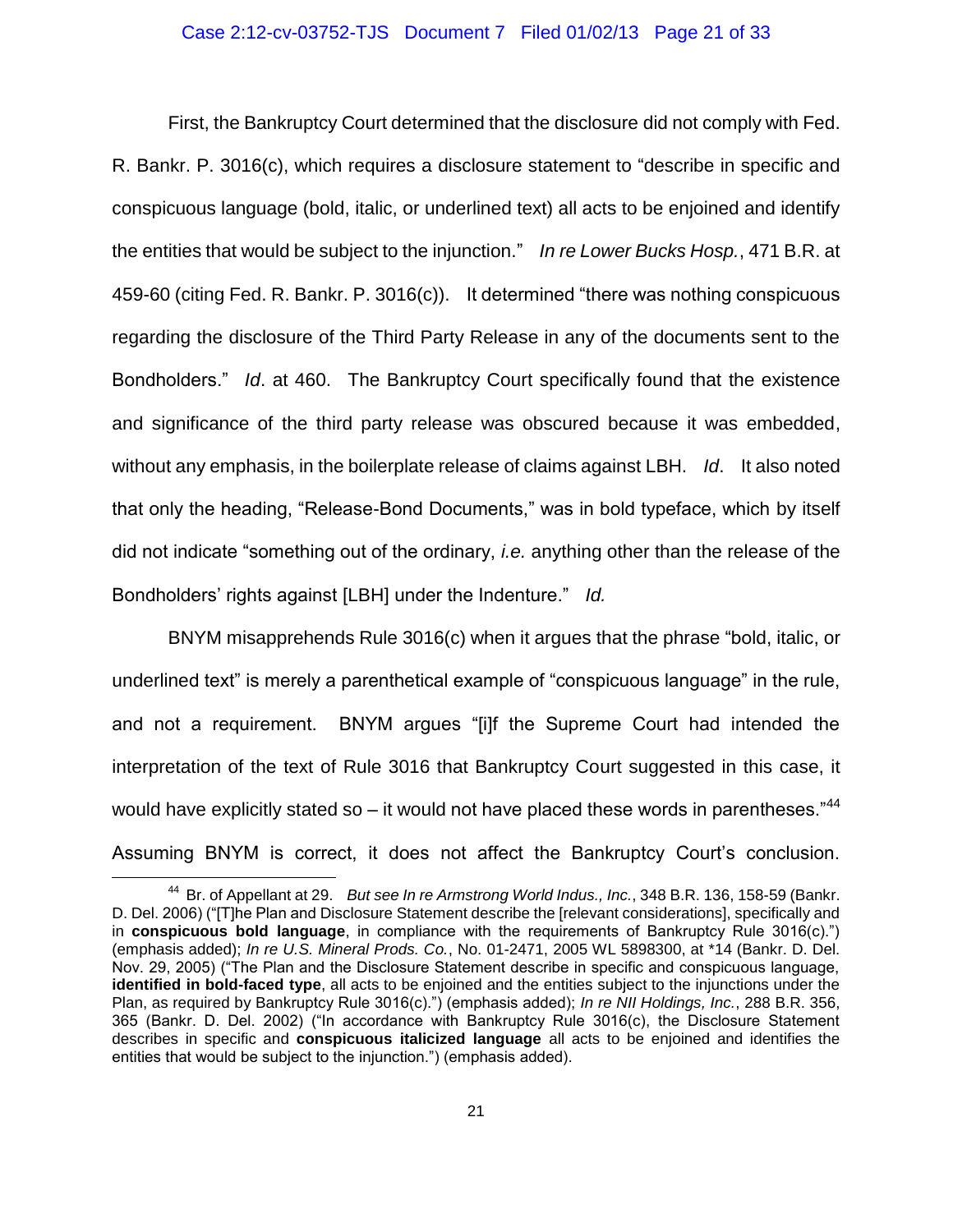#### Case 2:12-cv-03752-TJS Document 7 Filed 01/02/13 Page 22 of 33

Whether Rule 3016(c) actually requires bold, italicized or underlined text is not dispositive. The Bankruptcy Court considered other factors, including the placement of the third party release provision. As characterized by the Bankruptcy Court, the disclosure statement "squandered the opportunity to mention the Third Party Release in several places where it was germane." *In re Lower Bucks Hosp.*, 471 B.R. at 461.

Although it questioned BNYM's assumption that non-disclosure-statements may even be considered when determining the adequacy of a later disclosure statement, the Bankruptcy Court still considered, along with the disclosure statement, the number of notices sent to the Bondholders. *Id.* It concluded:

There was nothing conspicuous regarding the disclosure of the Third Party Release in any of the documents sent to the Bondholders. In both presentation and placement, the documents sent to the Bondholders did not differentiate the Third Party Release from any of the other information provided, and no effort was made to bring the existence of the Third Party Release to the eyes and attention of the Bondholders.

*Id.* at 460. As the Bankruptcy Court further found, "the repetition of the same mistake made in the [Disclosure Statement] does not cure the Rule 3016(c) defect. . .

. If anything, the general similarity of the serial notices would make it less likely that the recipients would parse carefully any of the later documents." *Id*. at 461. It also determined that many of the notices contained an ambiguous term which did not differentiate indemnity claims against LBH from the Bondholders' claims against BNYM. *Id*. Finally, the Court noted that it is not the Bondholders' responsibility to "hunt" for a third party release provision. *Id*.

At oral argument, BNYM's counsel encouraged us "to go back to the whole record"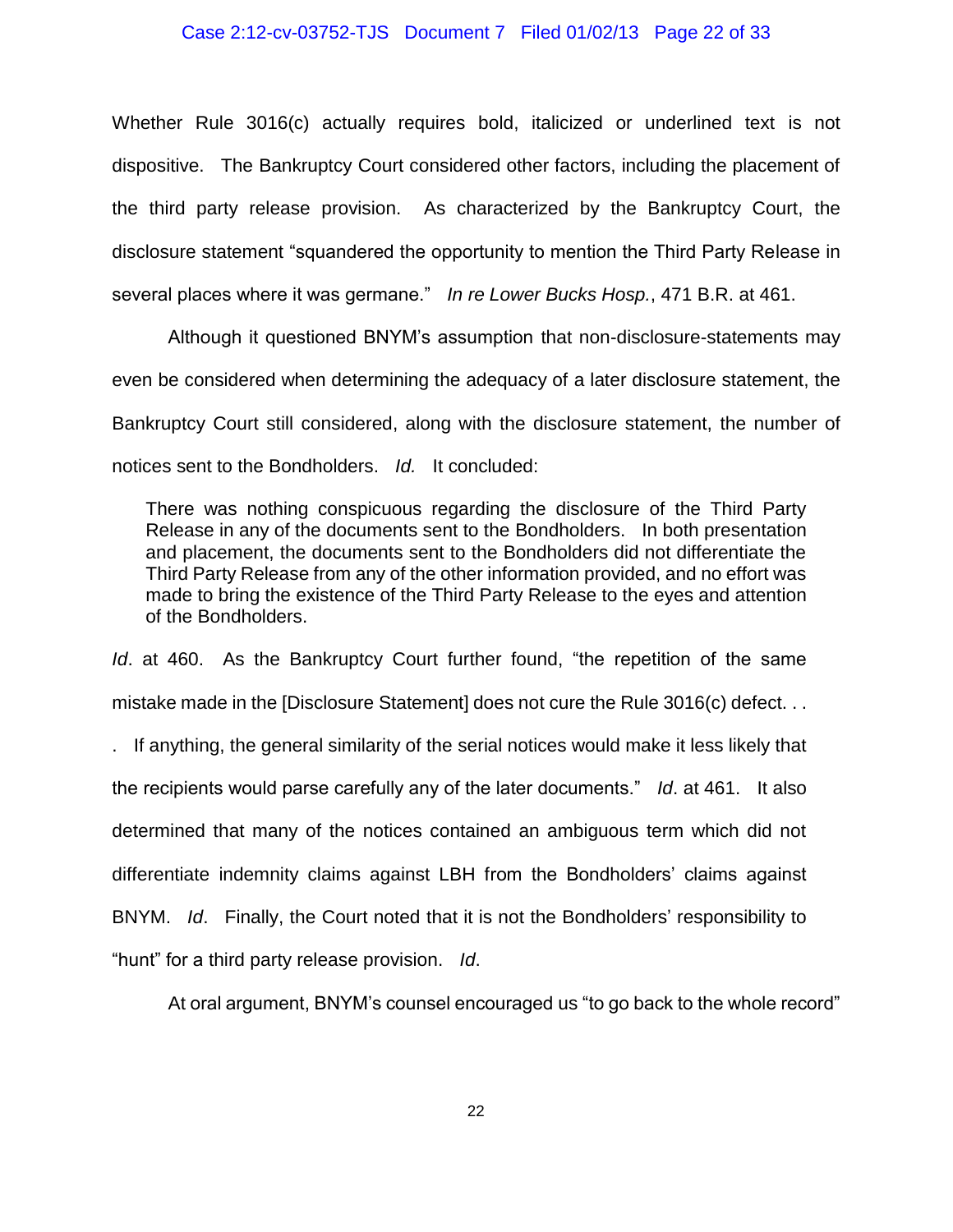#### Case 2:12-cv-03752-TJS Document 7 Filed 01/02/13 Page 23 of 33

and consider the nine separate notices sent to the Bondholders. $45$  A review of those notices does not reveal that BNYM disclosed what claims the Bondholders had and were giving up against BNYM.

The first notice, dated January 15, 2010, provided the Bondholders with notice of LBH's default of its obligations and LBH's bankruptcy filing. $46$  The second notice, dated June 16, 2010, reported that LBH commenced a proceeding against BNYM, and provided a summary of LBH's seven-count complaint. $1/47$  There is no description of the claims from which a bondholder could discern that BNYM was accused of failing to perfect the Bondholders' security interest and the effect that failure would have on the Bondholders' creditor status. The next two notices, dated July 2, 2010 and August 5, 2010, merely reiterated that there was an adversary proceeding. $48$  They added no more information. The fifth notice, dated January 1, 2011, provided a procedural history of the adversary proceeding in general terms, without explaining the basis for LBH's claim that BNYM did not have a perfected security interest and what that meant to the Bondholders.<sup>49</sup> In the next notice, dated March 23, 2011, there was brief mention that there were ongoing settlement negotiations.<sup>50</sup> Later, in the notice, there was an invitation "to participate in a

<sup>45</sup> Hr'g Tr. 14:10-14:15 (Dec. 13, 2012).

<sup>&</sup>lt;sup>46</sup> Decl. of Bridget Schessler in Resp. to the Objection of Leonard Becker to the Debtors' Plan of Reorganization, Ex. C, 10-10239, Doc. No. 1459 (R. 42).

<sup>47</sup> *Id.*, Ex. D.

<sup>48</sup> *Id.*, Exs. E-F.

<sup>49</sup> *Id.*, Ex. G.

<sup>50</sup> *Id.*, Ex. H.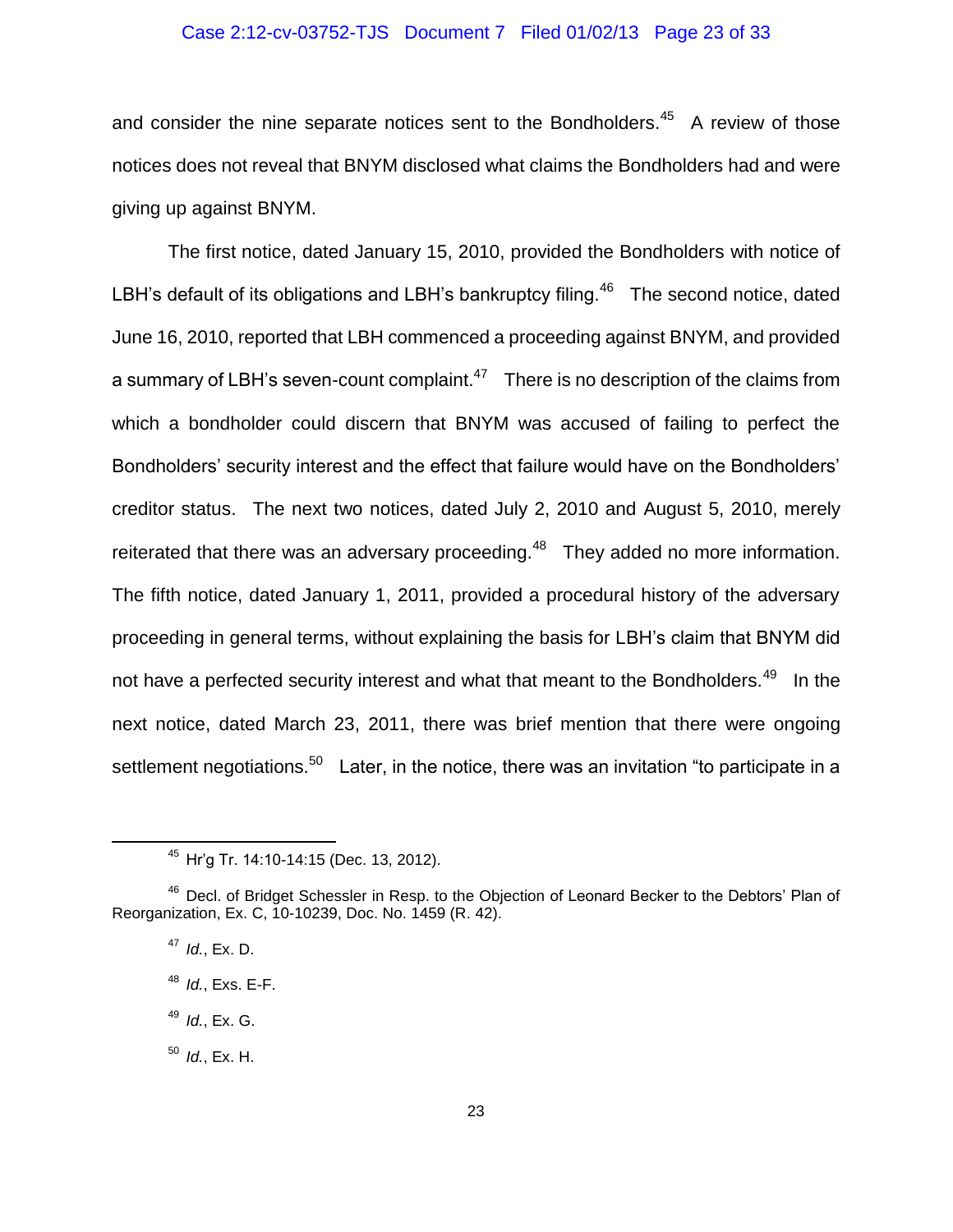# Case 2:12-cv-03752-TJS Document 7 Filed 01/02/13 Page 24 of 33

discussion with respect to this account" in a scheduled conference call.<sup>51</sup> However, there was nothing to indicate that among the topics to be discussed were the settlement proposals and the adversary proceeding.

In the seventh notice, dated May 13, 2011, BNYM reported that there was a proposed settlement between LBH and BNYM.<sup>52</sup> It referenced that LBH, as a result of settlement discussions, proposed a plan for "treatment of the bonds in a chapter 11 plan."<sup>53</sup> It advised that the Bondholders would "have the opportunity to vote on the proposal."<sup>54</sup> Nothing in that notice disclosed that there was a potential claim against BNYM for failing to perfect the Bondholders' security interest and, more importantly, that BNYM was getting a release.

The eighth notice, dated August 16, 2011, was a seven-page, single-spaced document, with the settlement stipulation attached as an exhibit.<sup>55</sup> It summarized the settlement terms between LBH and BNYM. As to the release of BNYM, it stated that the settlement would include a release of "any and all claims against the Debtors, the Debtors' estates, and the Trustee by any and all parties, including without limitation all Bondholders . . . .<sup>"56</sup> Again, as in prior notices, there is nothing to alert the Bondholders that there was a potential claim against BNYM for failure to perfect the security interest

 $\overline{a}$ 

<sup>55</sup> *Id.*, Ex. J.

<sup>56</sup> *Id.*, Ex. J at 4-5.

<sup>51</sup> *Id.*, Ex. H at 6.

<sup>52</sup> *Id.*, Ex. I.

<sup>53</sup> *Id.*, Ex. I at 4.

<sup>54</sup> *Id.*, Ex. I at 4.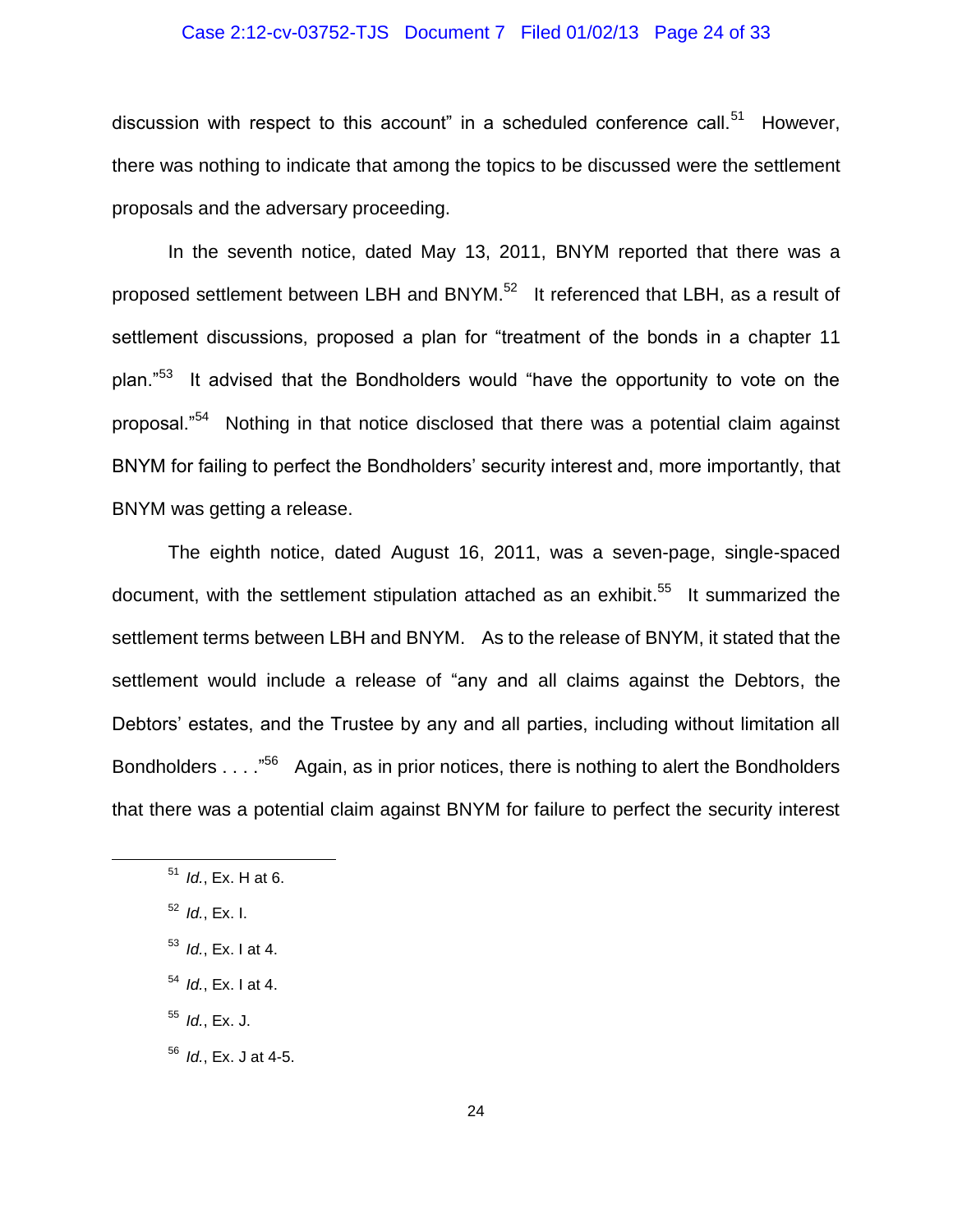that jeopardized the Bondholders' investment.

Significantly, in the last notice, dated October 14, 2011, BNYM reported that Becker had filed a motion to reconsider the settlement approval order, and that BNYM was intending to contest it.<sup>57</sup> The notice did not explain the grounds for the motion or BNYM's rationale for opposing it. As the Bankruptcy Court noted, BNYM sent this notice at the outset of the plan voting period. *In re Lower Bucks Hosp.*, 471 B.R. at 440 n.27. It questioned why BNYM did not disclose this material information prior to the Bondholders' vote on a plan of reorganization which included a third party release that would have released all claims against BNYM.

In summary, none of the nine notices predating the disclosure statement described the Bondholders' potential claims against BNYM or explained what claims by the Bondholders against BNYM would be released.<sup>58</sup> Contrary to BNYM's argument, there was insufficient information from which the Bondholders could have concluded that they had a potential claim against BNYM.

As the Bankruptcy Court observed:

By referring to both the Bondholders' claims and the Indenture Trustee's indemnification claims as a single consolidated claim, BNYM created a significant ambiguity. When BNYM 'disclosed' the Third Party Release in the August 16th Notice by referring to 'a release of any and all claims . . . against . . . the Trustee,' a Bondholder could easily have mistaken the words to refer to the Debtors' claims against BNYM and the

<sup>57</sup> *Id.*, Ex. K.

<sup>&</sup>lt;sup>58</sup> At oral argument, BNYM's counsel conceded that the notices did not clearly indicate to the Bondholders that they had a viable claim against BNYM. Hr'g Tr. 17:10-14 (Dec. 13, 2012). However, he contended that "anyone reading the recitation of facts being a [B]ondholder should have been able to determine that they had a potential claim against [BNYM]." *Id.* at 17:15-18; 60:9-15; 64:2-65:10. He argued that each one of those notices described in detail the underlying claims and defenses in the adversary proceeding between BNYM and LBH, conveying the message that BNYM had "screwed up." *Id.* at 64:2-7.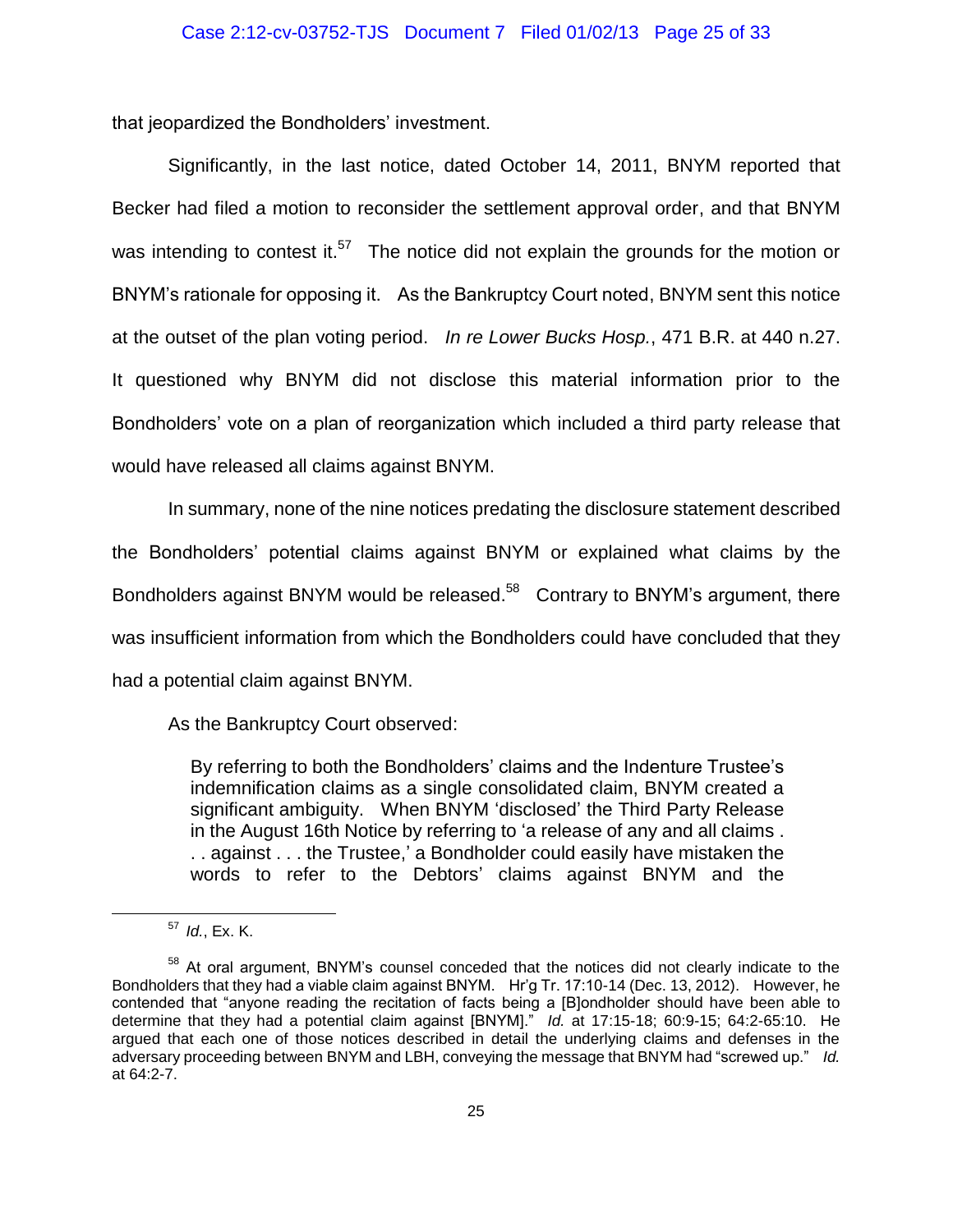## Case 2:12-cv-03752-TJS Document 7 Filed 01/02/13 Page 26 of 33

Bondholders, rather than the Bondholders' potential claims against BNYM, particularly because nowhere in any of the . . . Notices did BNYM differentiate its indemnity claim against LBH from the Bondholders' claim under the Bonds.

*In re Lower Bucks Hosp.*, 471 B.R. at 461.

Significantly, the Bankruptcy Court found that the disclosure statement did not provide the Bondholders with information about the merits or value of the potential claims against BNYM in the class action that they would be relinquishing. *Id*. at 459. Consequently, the Bondholders could not evaluate whether the benefits of the proposed plan outweighed what they would give up by agreeing to the third party release.

Becker contends that "conspicuously absent" from the disclosure statement was information bearing on "(3) whether there was potential conflict in the Bond Trustee negotiating for its own release" and "(5) what consideration the Bond Trustee was giving for the Third Party Release."<sup>59</sup> What is clear is that BNYM agreed to release its contractual right of indemnification against LBH in return for the third party release because of "the impending discharge of its indemnification rights" against LBH. *In re Lower Bucks Hosp.*, 471 B.R. at 451. What claims the Bondholders were releasing against BNYM is not clearly described in the disclosure notice or the separate nine notices. It is also unclear what exactly the Bondholders would receive in exchange for releasing their claims against BNYM. Bondholders had certain rights under the indenture agreement. The disclosures did not clearly detail what they were and why the release of BNYM was necessary.

In summary, the Bankruptcy Court engaged in a careful and thorough analysis of

<sup>59</sup> Br. of the Appellee at 17.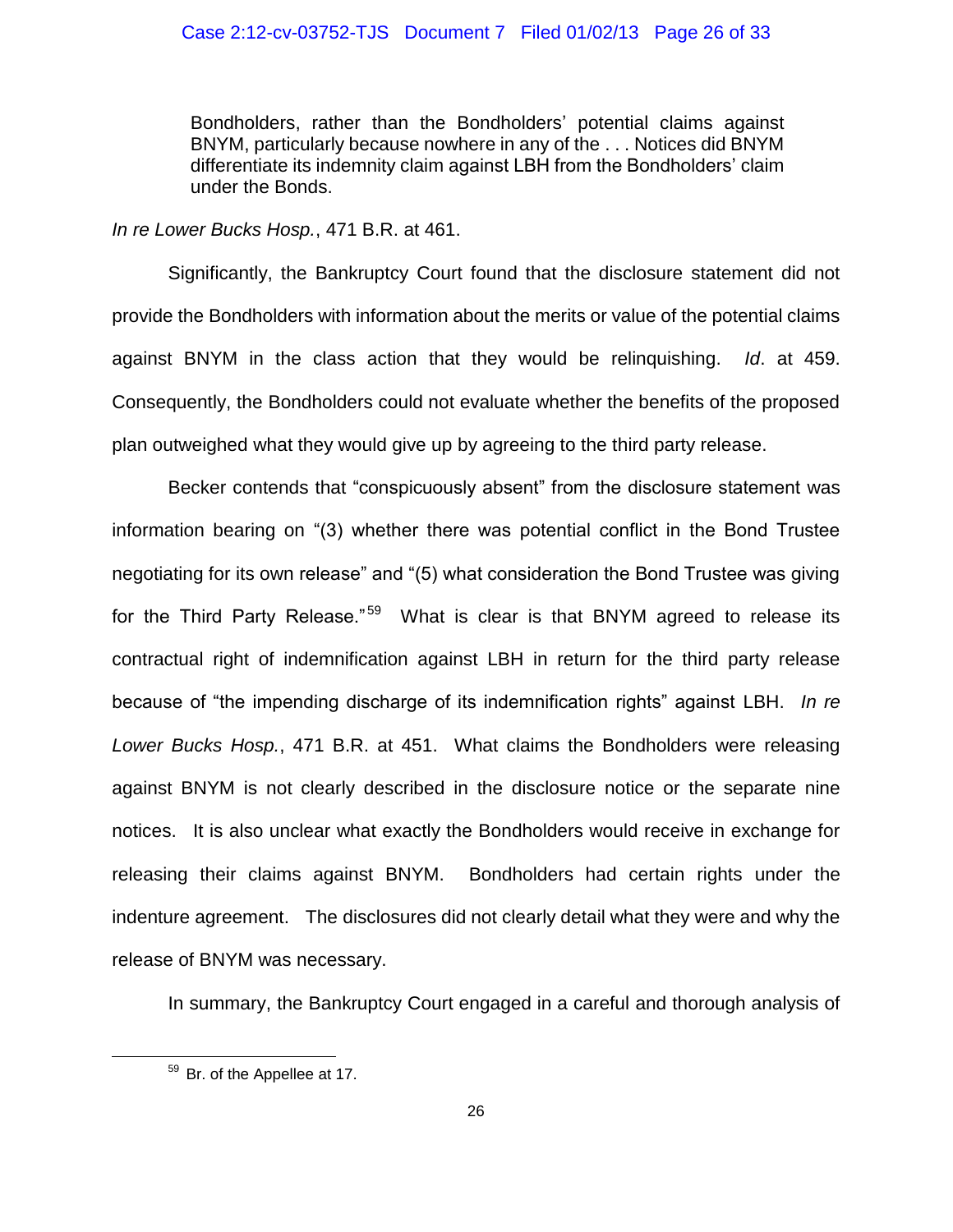#### Case 2:12-cv-03752-TJS Document 7 Filed 01/02/13 Page 27 of 33

the factors bearing on the adequacy of disclosures provided to the Bondholders. It did not abuse its discretion when it found that the disclosure statement did not adequately communicate the specifics of the settlement, but rather, obscured the existence and significance of the third party release provision. We agree with the Bankruptcy Court that the information provided was not adequate to enable a reasonable creditor to make an informed judgment about the plan, particularly the release of BNYM. Accordingly, the Bankruptcy Court's finding that the disclosure statement did not contain "adequate information" as required by Section 1125(a) is not clearly erroneous.

# *The Bankruptcy Court correctly concluded that the Bondholders did not consent to the third party release through the settlement motion process.*

BNYM contends, without elaboration and citation to authority, that the Bondholders consented to the third party release when they did not object to it in the settlement motion process. However, as the Bankruptcy Court and Becker correctly point out, the settlement stipulation "was not a stand-alone agreement that was complete and enforceable upon court approval." *In re Lower Bucks Hosp.*, 471 B.R. at 457; Br. of the Appellee at 12. It was not self-executing. It was provisional. The settlement was conditioned upon confirmation of the plan of reorganization and on the effective date of the plan. The Bankruptcy Court's September 14, 2011 order also provided that the Bondholders' claims would be released "upon the Plan Effective Date."<sup>60</sup> In fact, during the December 2, 2011 confirmation hearing, the Bankruptcy Court clarified that the settlement was not "so final" as to preclude its review during confirmation.<sup>61</sup> Further,

<sup>&</sup>lt;sup>60</sup> Order Granting Motion of Debtors for Approval of Stipulation Resolving Adversary Proceeding at 3, Bankr. Docket (Doc. No. 1320) (R. 23).

<sup>&</sup>lt;sup>61</sup> The Court: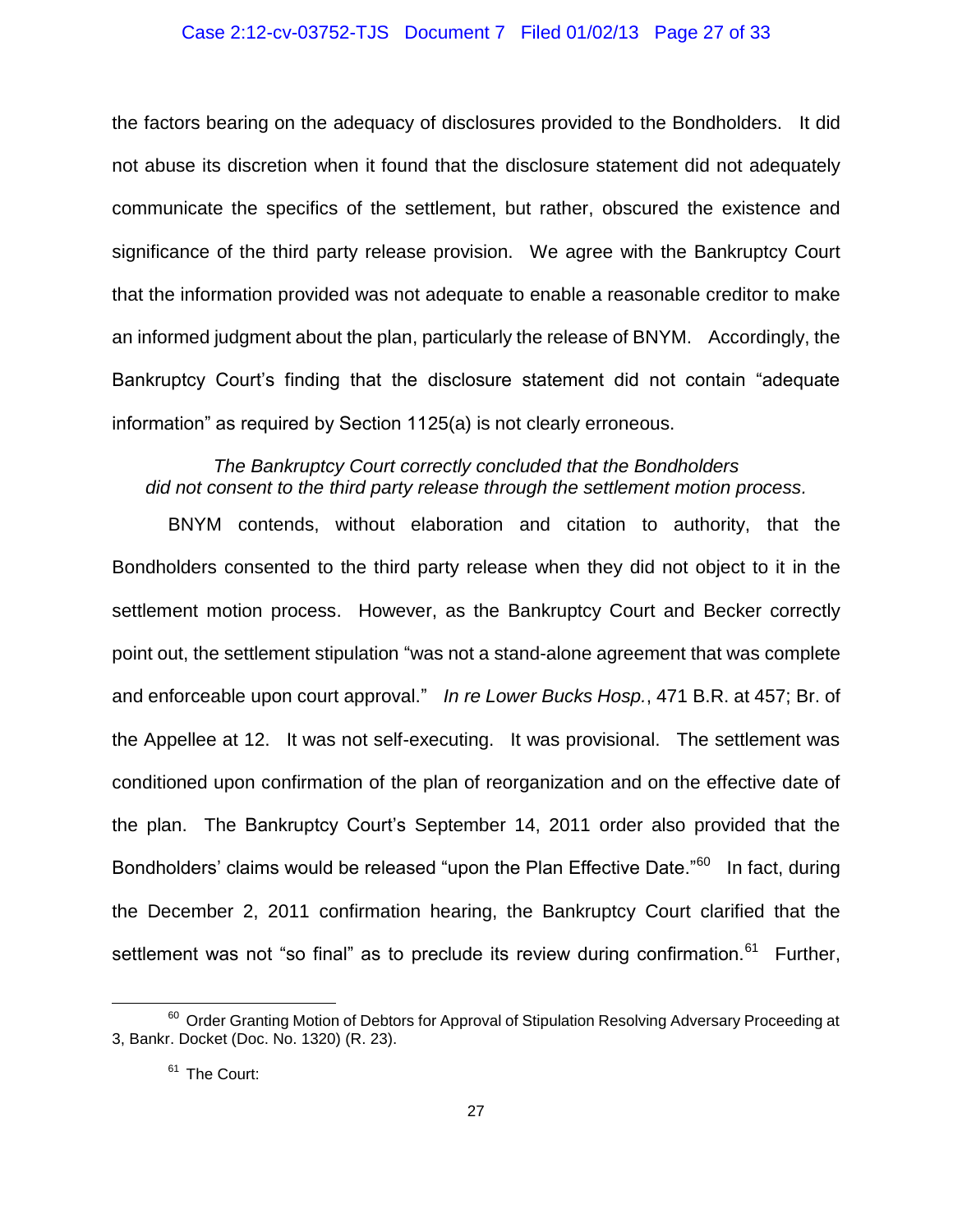#### Case 2:12-cv-03752-TJS Document 7 Filed 01/02/13 Page 28 of 33

during the March 2, 2012 hearing, BNYM's counsel "effectively" conceded that the final treatment of the Bondholders could be accomplished only through the plan confirmation process. *In re Lower Bucks Hosp.*, 471 B.R. at 457 n.54. Therefore, until all requirements, including adequate disclosure, were satisfied and the plan was confirmed, the settlement stipulation, including the third party release, did not become effective.

Prior to confirmation of the plan, the Bankruptcy Court severed the third party release provision. At the same time, it ruled that nothing in its September 14, 2011 order constituted a waiver, release, discharge, or impairment of any claims that the Bondholders may have against BNYM. *Id*. at 441. Later, after a hearing on March 2, 2012, it provisionally struck the third party release from the plan. Finally, in its May 24, 2012 Order, it struck the release from the reorganization plan. Thus, the provisional settlement stipulation never survived as part of the plan.

Adopting BNYM's argument that the Bondholders' failure to object to the settlement stipulation constituted acceptance would render the notice requirements superfluous. The purpose of giving Section 1125 notice is to assure that those acting have sufficient information to make an informed judgment about the plan. Here, if the

Hr'g Tr. 27:3-37:7 (Dec. 2, 2011) (R. 91).

I thought there was some argument being made in the bond trustee's papers that the settlement is so final that it's off the table at confirmation. That it's been approved, it was approved on notice, put aside how good the notice was for the time being, and therefore that issue was resolved, and it doesn't arise again in confirmation.

That is not what I'm hearing right now, and I just want to be sure again, that everyone is on the same page. . . .

You're not saying that there's a kind of preclusion here. That the entry of the approval order on the settlement means that *ipso-facto*, a plan that includes this passes muster under 1129? . . .

I just want to make sure you're not asserting that somehow approval of the settlement makes it inappropriate to consider those two [consensual release] issues at confirmation. Mr. Schell: "No, Your Honor, no no."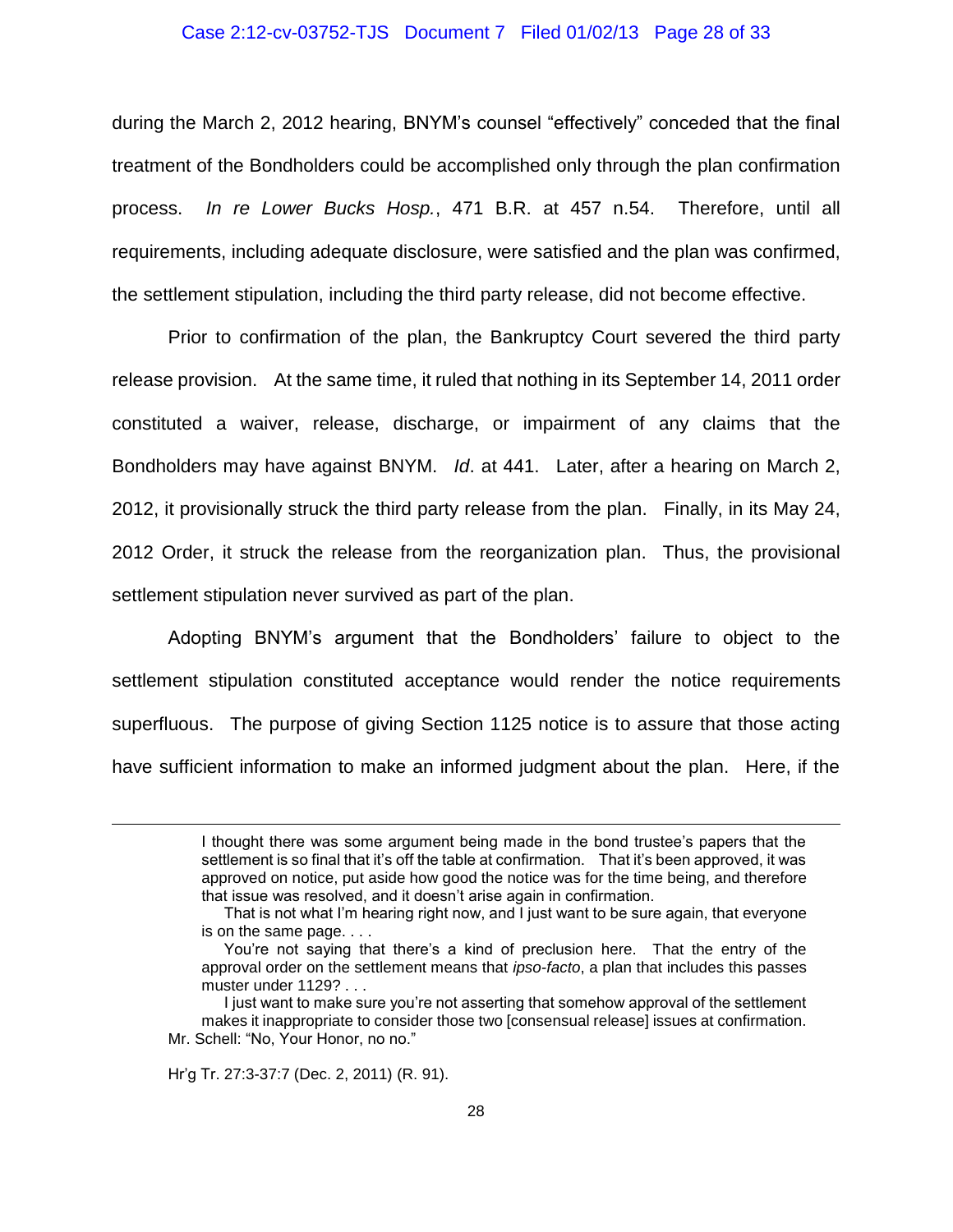## Case 2:12-cv-03752-TJS Document 7 Filed 01/02/13 Page 29 of 33

Bondholders had not been given adequate notice of the ramifications of the release as a component of the plan, they could not have knowingly agreed to its terms.

> *The Bankruptcy Court did not err in concluding that the third party release was an impressible non-consensual release.*

BNYM contends that even if the impermissible release was not consensual, it should still be approved because it was an essential component of a global settlement that was fair and equitable to the Bondholders, and necessary to the success of the LBH's reorganization.<sup>62</sup>

In *In re Continental Airlines*, 203 F.3d 203 (3d Cir. 2000), the Third Circuit addressed the issue of the validity of releases of third party claims against non-debtors. It reviewed the decisions of several other circuits, some of which allowed them in limited circumstances and others which disallowed them. Recognizing that an injunction or release is "extraordinary protection" for non-debtor parties, the court declined to establish a "blanket rule" permitting or proscribing non-debtor releases. Id. at 217.<sup>63</sup> Instead, without deciding the issue, it prognosticated that "there are circumstances under which [it] might validate a non-consensual release that is both necessary and given in exchange for fair consideration." *Id.* at 214 n.11.

At the same time, it identified the "hallmarks of permissible non-consensual releases – fairness, necessity to the reorganization, and specific factual findings to

<sup>&</sup>lt;sup>62</sup> Br. of Appellant at 36.

<sup>&</sup>lt;sup>63</sup> The three extraordinary cases that the *Continental* court analyzed were all decided prior to the addition of Section 524(g) to the Bankruptcy Code in 1994. *See In re Drexel Burnham Lambert Grp.*, 960 F.2d 285 (2d Cir. 1992); *In re A.H. Robins Co.*, 880 F.2d 694 (4th Cir. 1989); *In re Johns-Manville Corp.*, 843 F.2d 636 (2d Cir. 1988). The Bankruptcy Code now provides protection to particular non-debtors parties in asbestos cases, as delineated in Section 524(g)(4). Congress presumably did not intend to include others.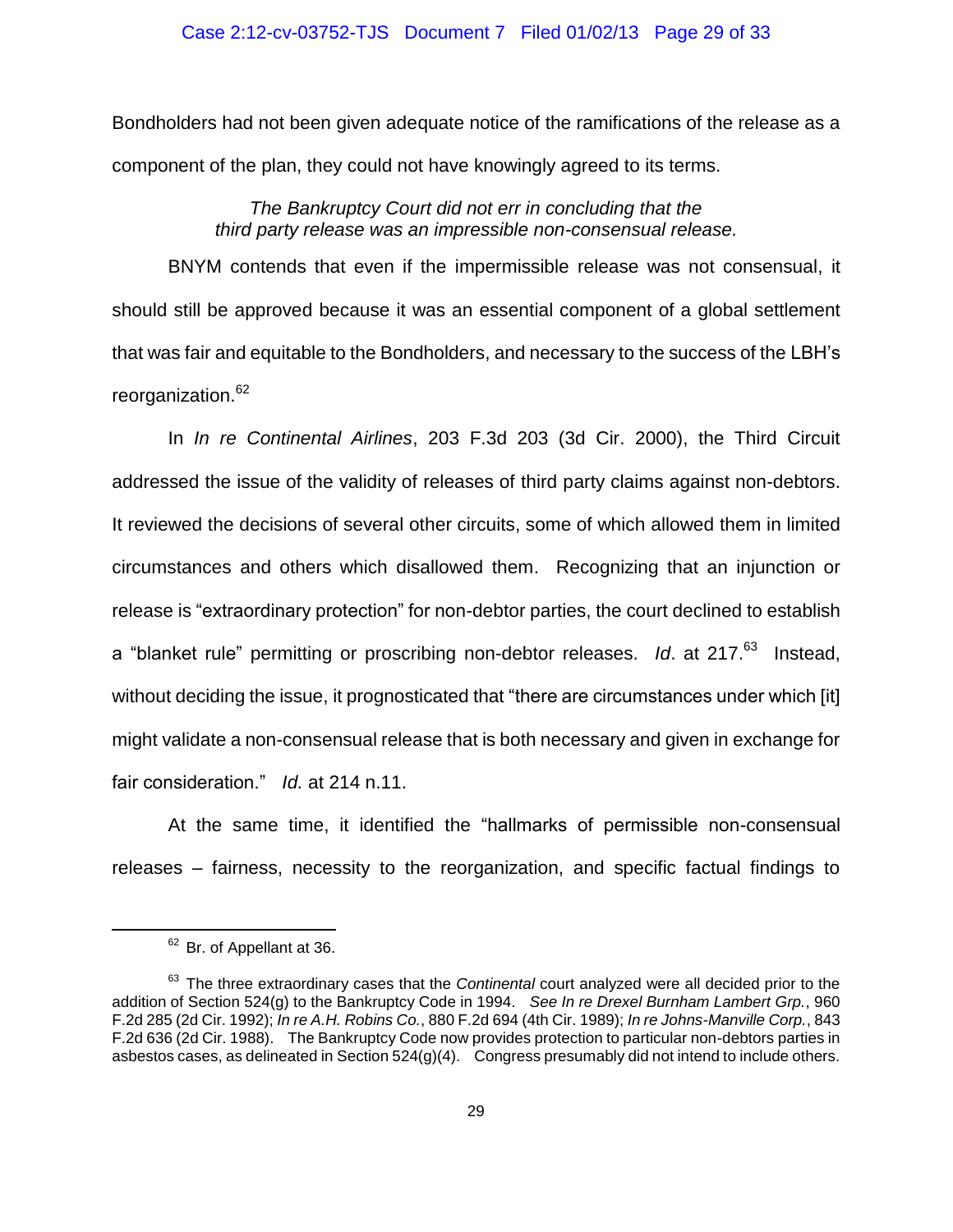#### Case 2:12-cv-03752-TJS Document 7 Filed 01/02/13 Page 30 of 33

support these conclusions." *Id*. at 214. It also considered whether reasonable consideration had been given in exchange for the release. *Id.* at 215.

To determine whether or not a release is necessary to the reorganization, the plan's proponent must demonstrate that there is a relationship between the debtors' successful reorganization and the non-consensual parties' release, and that "'the releasees have provided a critical financial contribution to the debtors' plan that is necessary to make the plan feasible in exchange for receiving a release of liability.'" *In re Nickels Midway Pier, LLC*, No. 03-49462, 2010 WL 2034542, at \*13 (Bankr. D.N.J. May 21, 2010) (quoting *In re Genesis Health Ventures, Inc.*, 266 B.R. 591, 608 (Bankr. D. Del. 2000)). To determine whether the release is fair, BNYM must demonstrate that the "non-consenting creditors [the Bondholders] were given reasonable consideration in exchange for the release." *Id*.

In *In re South Canaan Cellular Invs., Inc.*, 427 B.R. 44, 72 (Bankr. E.D. Pa. 2010), the bankruptcy court evaluated whether a non-consensual release satisfied the *Continental* "hallmarks." It considered whether: (1) the third party to be protected by the release had made an important contribution to the reorganization; (2) the requested release was "essential" to the confirmation of the plan; (3) a large majority of the creditors in the case had approved the plan; (4) there was a close connection between the case against the third party and the case against the debtor; and (5) the plan provided for payment of substantially all of the claims affected by the release. *Id*.

In this case, BNYM urged the Bankruptcy Court to approve the non-consensual release, arguing that all five factors had been satisfied. The Bankruptcy Court determined that "[w]hile the record conceivably could support favorable findings to BNYM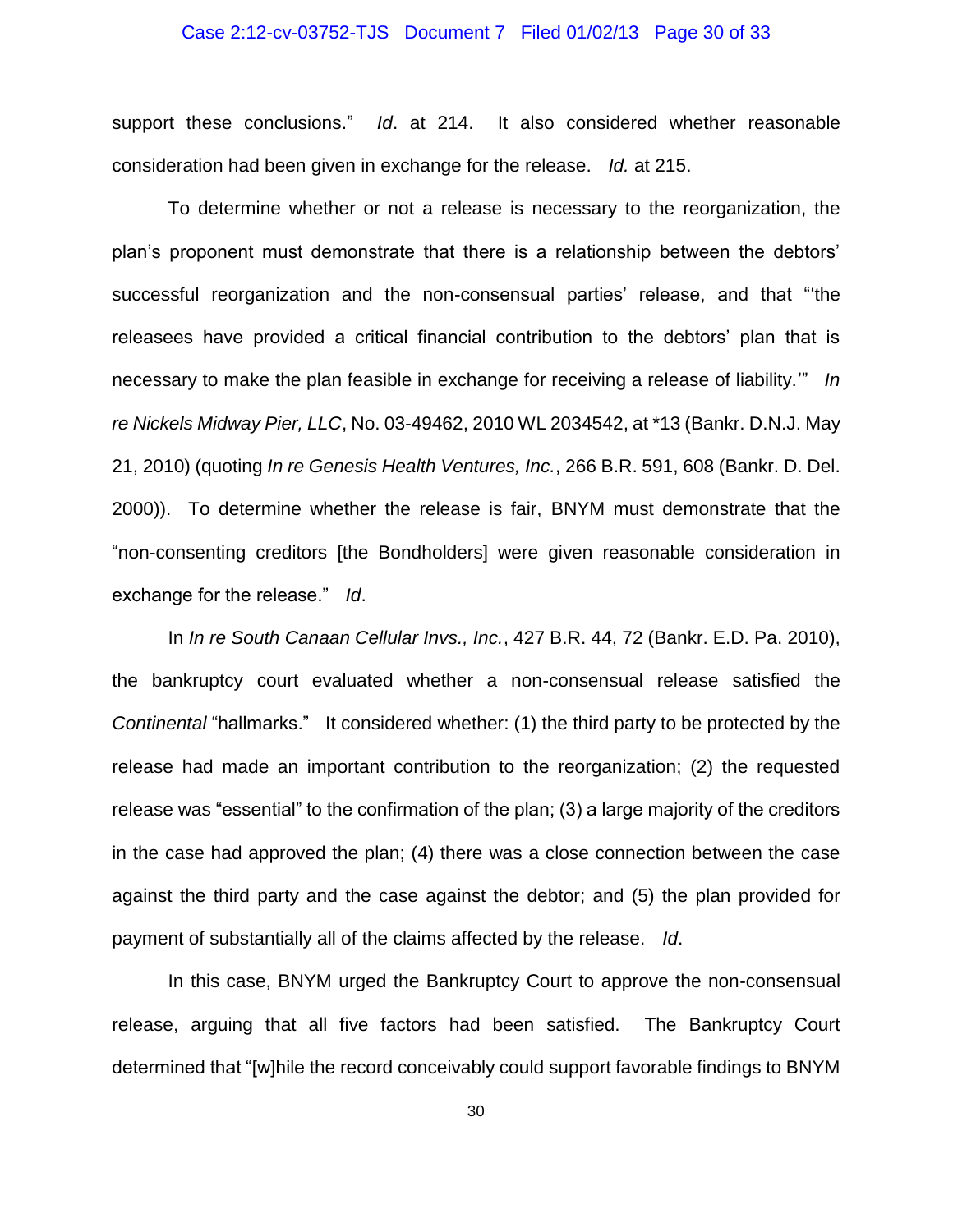#### Case 2:12-cv-03752-TJS Document 7 Filed 01/02/13 Page 31 of 33

on the first, second, fourth, and perhaps, fifth factors, I am unable to make the requisite finding on the third factor." *In re Lower Bucks Hosp.*, 471 B.R. at 462. Because the pre-solicitation disclosure was inadequate, the Bankruptcy Court lacked "sufficient confidence that a large percentage of the Bondholders (in both number and amount of claims) who voted to accept the Plan understood that they would be releasing their claims against BNYM." *Id.* Indeed, if notice was inadequate, any purported approval by the creditors was consequently uninformed and unknowing. Similarly, inadequate notice could also explain why the Bondholders holding half the value of the bonds did not vote on the plan.

First, we analyze the consideration provided by BNYM in exchange for the release. In doing so, we are guided by the Bankruptcy Court's careful analysis of BNYM's actions and role during the settlement negotiations. LBH commenced an adversary proceeding against BNYM, contending that it had failed to file the financing statements essential to preserving the Bondholders' status as secured creditors. Throughout the proceedings, BNYM appeared to argue that due to its willingness to participate in the settlement negotiations on behalf of the Bondholders, it had an unconditional right to condition its decision to settle with LBH on the inclusion of the third party release provision. *In re Lower Bucks Hosp.*, 471 B.R. at 452. Specifically, BNYM contended that there could be no settlement without its participation and agreement. Calling it "the most provocative contention," the Bankruptcy Court flatly rejected this argument, pointing out that despite its critical role in the settlement negotiations, BNYM never had a "legal right to put [its own interest] ahead of the interests of the Bondholders." *Id*. at 452-53.

BNYM further contends that it made substantial contributions to the Debtor's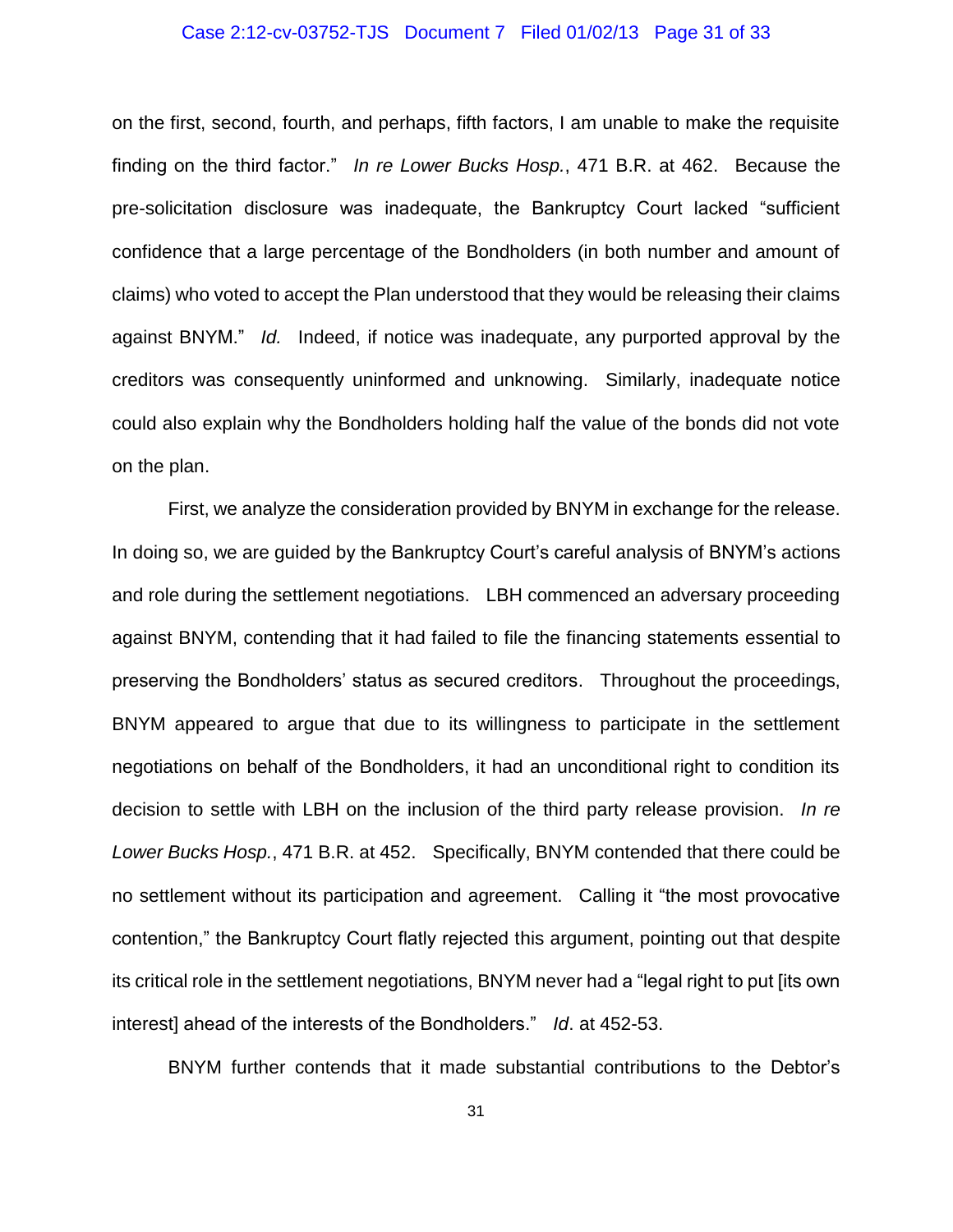#### Case 2:12-cv-03752-TJS Document 7 Filed 01/02/13 Page 32 of 33

reorganization by giving up its right to indemnification against LBH. As discussed, unless and until Becker prevails in the class action, the only claim BNYM gave up was for defense costs. However, and as the Bankruptcy Court pointed out, it is not clear that this claim would get administrative-expense priority. *Id*. at 454. Neither the Loan Agreement nor the Trust Indenture contain any provisions that would grant BNYM an unconditional charging lien for defense costs. *Id*. Undoubtedly, the claim, if allowed, would dilute the recoveries of other general creditors. However, it is not clear that it is large enough to merit approval of a non-consensual release.

BNYM also argues that the third party release was "absolutely necessary" to LBH's reorganization because its indemnification claim would have precluded LBH's successful emergence from bankruptcy.<sup>64</sup> Specifically, according to BNYM, LBH could not move forward until the claims were resolved, delaying Chapter 7 liquidation. $65$  The Bankruptcy Court noted that BNYM was in a position to place obstacles in the way of the reorganization. *In re Lower Bucks Hosp.*, 471 B.R. at 456. Accordingly, its support "in its capacity as indemnitee, was important, perhaps even essential, to the success of the reorganization." *Id.* (emphasis removed). Indeed, the Court opined that in exchange for BNYM's support, some Bondholders could have acceded to the third party release. Alternatively, some Bondholders could have rejected the global settlement and "roll[ed]

<sup>&</sup>lt;sup>64</sup> Br. of Appellant at 42.

<sup>&</sup>lt;sup>65</sup> *Id.* At oral argument, BNYM argued that had litigation not settled, the assets of the bankruptcy estate would have been consumed by the litigation and the ability of LBH to reorganize would have been jeopardized. Hr'g Tr. 4:11-22 (Dec. 13, 2012). According to BNYM, the plan release was "important" and a "normal part of any settlement of this type. Because the settlement required that the indenture trustee release its right to be indemnified by the debtor, it was only natural that the actions against the indenture trustee for which trustee would have been indemnified be released as well." *Id.* at 4:20-5:1.

In response, Becker's counsel pointed out that if the release was as important as BNYM contends it was, it would have been made a condition of confirmation of the plan. *Id.* at 45:18-24.